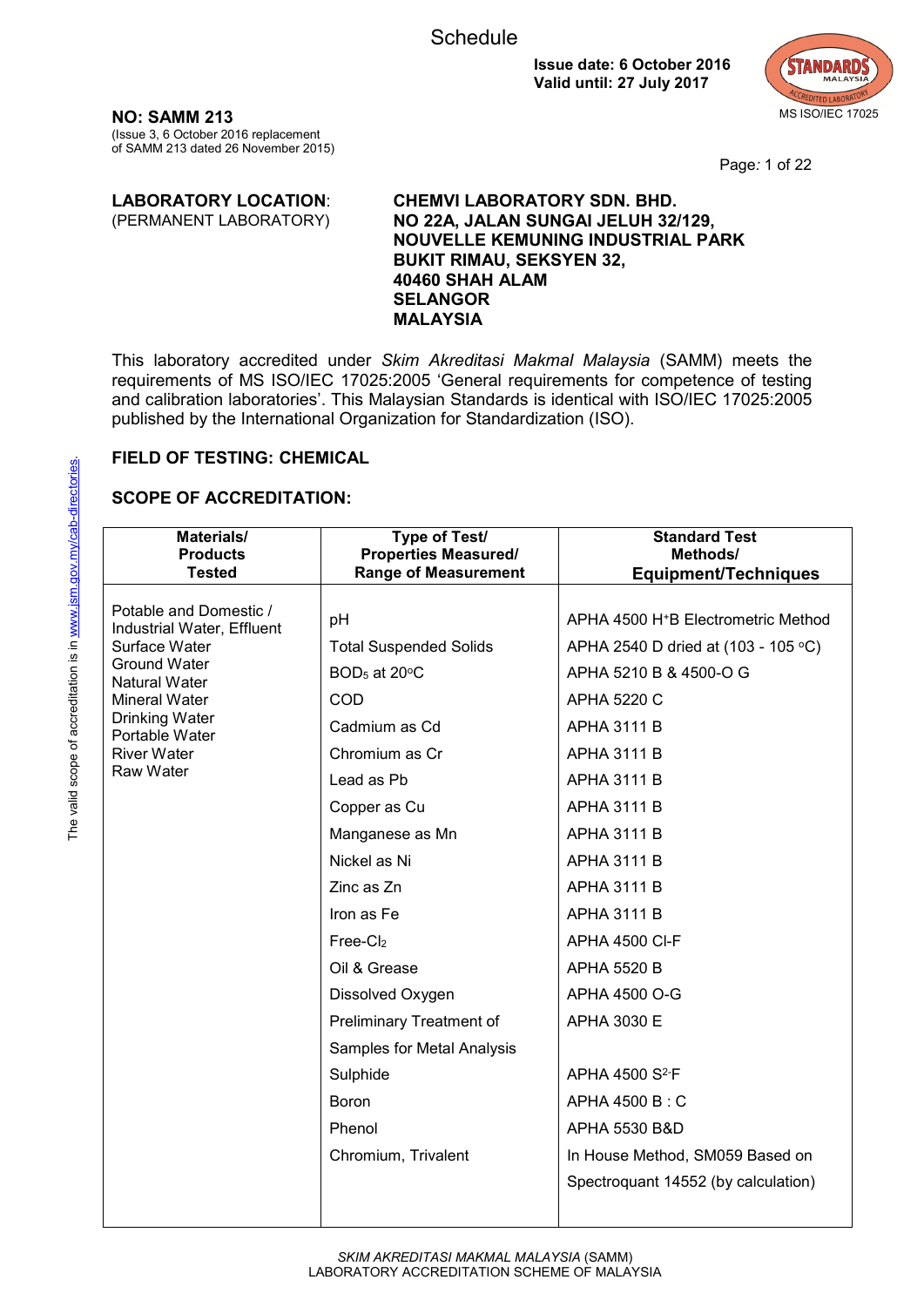

Page*:* 2 of 22

#### **NO: SAMM 213**

(Issue 3, 6 October 2016 replacement of SAMM 213 dated 26 November 2015)

## **FIELD OF TESTING: CHEMICAL**

| Materials/<br><b>Products</b><br><b>Tested</b> | Type of Test/<br><b>Properties Measured/</b><br><b>Range of Measurement</b> | <b>Standard Test</b><br>Methods/<br><b>Equipment/Techniques</b> |
|------------------------------------------------|-----------------------------------------------------------------------------|-----------------------------------------------------------------|
| Potable and Domestic /                         | Fluoride                                                                    |                                                                 |
| Industrial Water, Effluent                     |                                                                             | <b>APHA 4500F D</b>                                             |
| Surface Water<br><b>Ground Water</b>           | Formaldehyde                                                                | HACH Method 8110                                                |
| Natural Water                                  | Color ADMI                                                                  | <b>APHA 2120 F</b>                                              |
| <b>Mineral Water</b><br><b>Drinking Water</b>  | Ammonia Nitrogen                                                            | APHA 4500 NH3 B & F                                             |
| Portable Water                                 | Chloride                                                                    | APHA 4500 CI-B                                                  |
| <b>River Water</b><br>Raw Water                | <b>Total Dissolved Solid</b>                                                | <b>APHA 2540 C</b>                                              |
|                                                | <b>Total Solid</b>                                                          | <b>APHA 2540 B</b>                                              |
|                                                | Hydrocarbon (Water)                                                         | APHA 5520 B & F                                                 |
|                                                | Nitrate $(NO3)$                                                             | HACH METHOD 8039                                                |
|                                                | Phosphate (PO <sub>4</sub> )                                                | HACH METHOD 8048                                                |
|                                                | <b>Hardness</b>                                                             | APHA 2340 B (By Calculation)                                    |
|                                                | Silica as SiO <sub>2</sub>                                                  | HACH METHOD 8185                                                |
|                                                | Nitrite (NO <sub>2</sub> )                                                  | HACH METHOD 8507                                                |
|                                                | Sulfate (SO <sub>4</sub> )                                                  | HACH METHOD 8051                                                |
|                                                | Phosphorus                                                                  | APHA 4500-P B(5)&C                                              |
|                                                | Nitrogen                                                                    | APHA 4500-N (org) (B)                                           |
|                                                | <b>Surfactants Anionic Detergents</b>                                       | HACH Method 8028                                                |
|                                                | Carbon Dioxide                                                              | HACH Method 8223                                                |
|                                                | O & G (Mineral Oil)                                                         | APHA 5520 B & F                                                 |
|                                                | O & G (Emulsified)                                                          | <b>APHA 5520 B</b>                                              |
|                                                | Polychlorinated Biphenyls<br>(PCBs)<br>(Appendix 1)                         | USEPA Method 525.2                                              |
|                                                | <b>Organochlorine Pesticides</b><br>(Appendix 2)                            | USEPA Method 525.2                                              |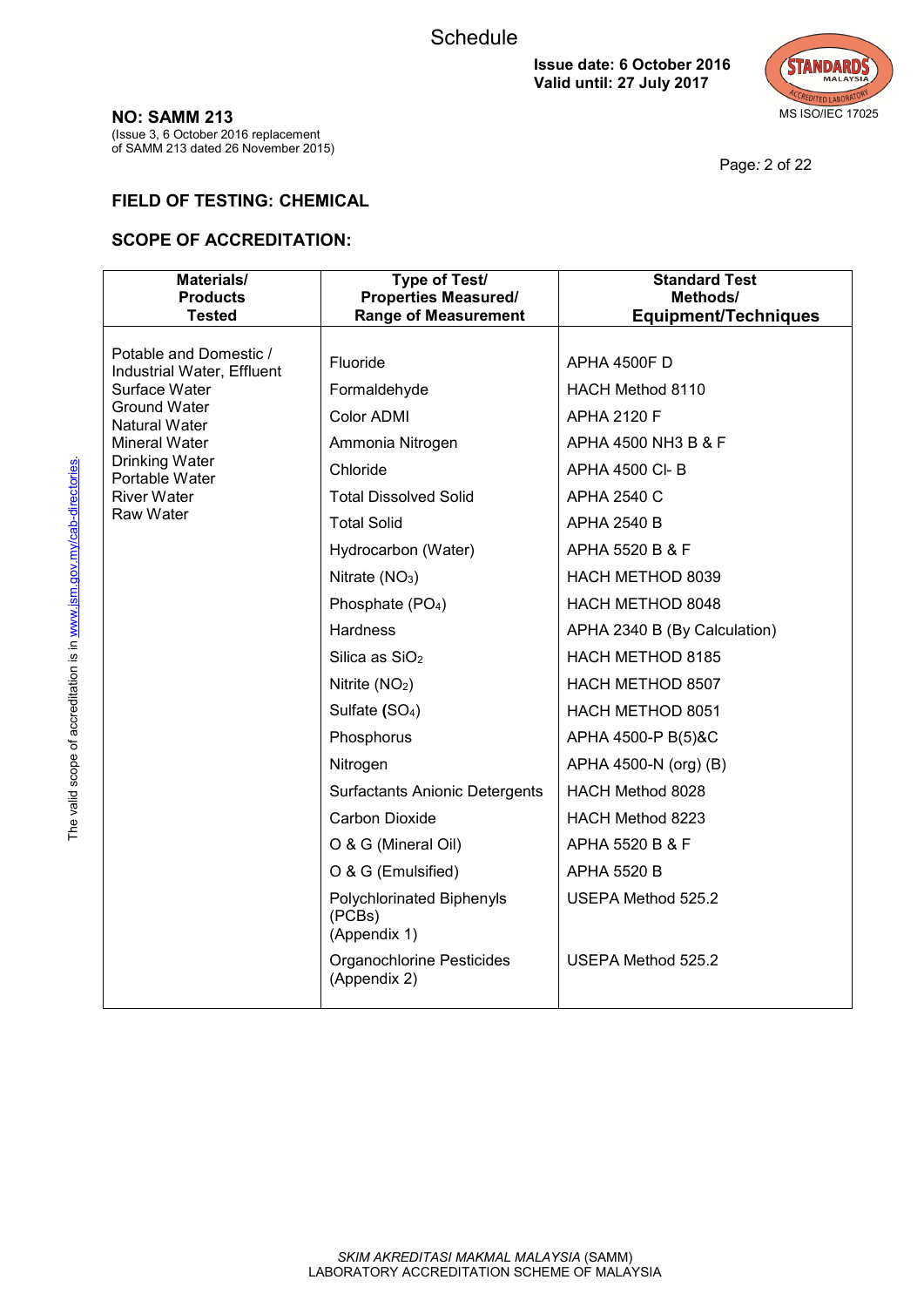

**NO: SAMM 213**

(Issue 3, 6 October 2016 replacement of SAMM 213 dated 26 November 2015)

Page*:* 3 of 22

## **FIELD OF TESTING: CHEMICAL**

| Materials/<br><b>Products</b><br><b>Tested</b>                                    | Type of Test/<br><b>Properties Measured/</b><br><b>Range of Measurement</b>            | <b>Standard Test</b><br>Methods/<br><b>Equipment/Techniques</b> |
|-----------------------------------------------------------------------------------|----------------------------------------------------------------------------------------|-----------------------------------------------------------------|
| Surface Water<br>Ground Water<br>Natural Water<br>Mineral Water<br>Drinking Water | <b>Chlorinated Acid (Herbicides)</b><br>$2,4-D$<br>(2,4-Dicholorphenoxyacetic<br>acid) | <b>USEPA 555</b>                                                |
| <b>River Water</b><br>Raw Water                                                   | $2,4,5-T$<br>(2,4,5-Trichlorophenoxyacetic<br>acid)                                    | <b>USEPA 555</b>                                                |
|                                                                                   | $2,4,5$ -TP<br>$(2, 4, 5 -$<br>Trichlorophenoxypropionic<br>acid)                      | <b>USEPA 555</b>                                                |
|                                                                                   | Paraquat                                                                               | <b>USEPA 549.2</b>                                              |
|                                                                                   | Diquat                                                                                 | <b>USEPA 549.2</b>                                              |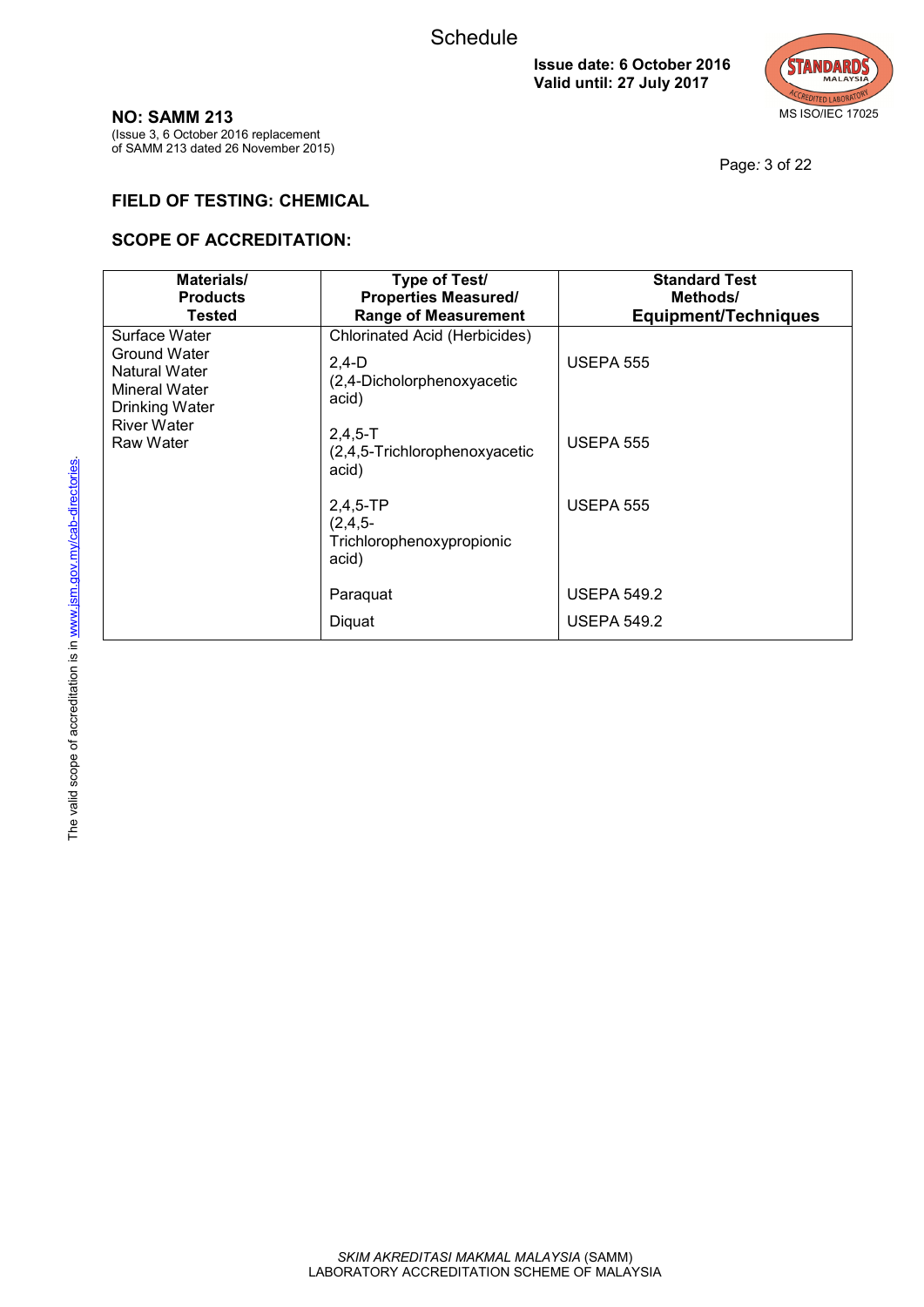

Page*:* 4 of 22

**NO: SAMM 213**

(Issue 3, 6 October 2016 replacement of SAMM 213 dated 26 November 2015)

## **FIELD OF TESTING: CHEMICAL**

| Materials/<br><b>Products</b>                                         | Type of Test/<br><b>Properties Measured/</b> | <b>Standard Test</b><br>Methods/                                                                                                 |
|-----------------------------------------------------------------------|----------------------------------------------|----------------------------------------------------------------------------------------------------------------------------------|
| <b>Tested</b>                                                         | <b>Range of Measurement</b>                  | <b>Equipment/Techniques</b>                                                                                                      |
| Potable and Domestic /<br>Industrial Water, Effluent<br>Surface Water | Chromium Hexavalent as Cr <sup>6+</sup>      | APHA 3500 Cr B<br><b>Colorimetric Method</b>                                                                                     |
| Ground Water<br>Natural Water<br>Mineral Water                        | Cyanide as CN                                | OSRMA p.456<br>Photoelectric Method                                                                                              |
| Drinking Water<br>Portable Water<br>River Water<br>Raw Water          | Arsenic as As                                | <b>APHA 3114 C</b><br>Continuous Hydride<br>Generation/Atomic Absorption<br>Spectrometric Method                                 |
|                                                                       | Tin as Sn                                    | In-House Method: CV/002,<br>(Based on APHA 3114 C<br>Continuous Hydride<br>Generation/Atomic Absorption<br>Spectrometric Method) |
|                                                                       | Mercury as Hg                                | <b>APHA 3112 B</b><br>Cold-Vapor Atomic Absorption                                                                               |
|                                                                       | Ammonical-Nitrogen<br>$(NH3 - N)$            | APHA 4500 NH3 B&C                                                                                                                |
|                                                                       | <b>Preliminary Treatment of Sample</b>       | <b>APHA 3030 F</b>                                                                                                               |
|                                                                       | Aluminum as Al                               |                                                                                                                                  |
|                                                                       | Boron as B                                   |                                                                                                                                  |
|                                                                       | Barium as Ba                                 |                                                                                                                                  |
|                                                                       | Cadmium as Ca                                |                                                                                                                                  |
|                                                                       | Chromium as Cr                               |                                                                                                                                  |
|                                                                       | Cobalt as Co                                 |                                                                                                                                  |
|                                                                       | Copper as Cu                                 |                                                                                                                                  |
|                                                                       | Iron as Fe                                   | APHA 3120 B (ICP - OES)                                                                                                          |
|                                                                       | Lead as Pb                                   |                                                                                                                                  |
|                                                                       | Magnesium as Mg                              |                                                                                                                                  |
|                                                                       | Manganese as Mn                              |                                                                                                                                  |
|                                                                       | Nickel as Ni                                 |                                                                                                                                  |
|                                                                       | Silver as Ag                                 |                                                                                                                                  |
|                                                                       | Strontium as Sr                              |                                                                                                                                  |
|                                                                       | Thallium as TI                               |                                                                                                                                  |
|                                                                       | Zinc as Zn                                   |                                                                                                                                  |
|                                                                       |                                              |                                                                                                                                  |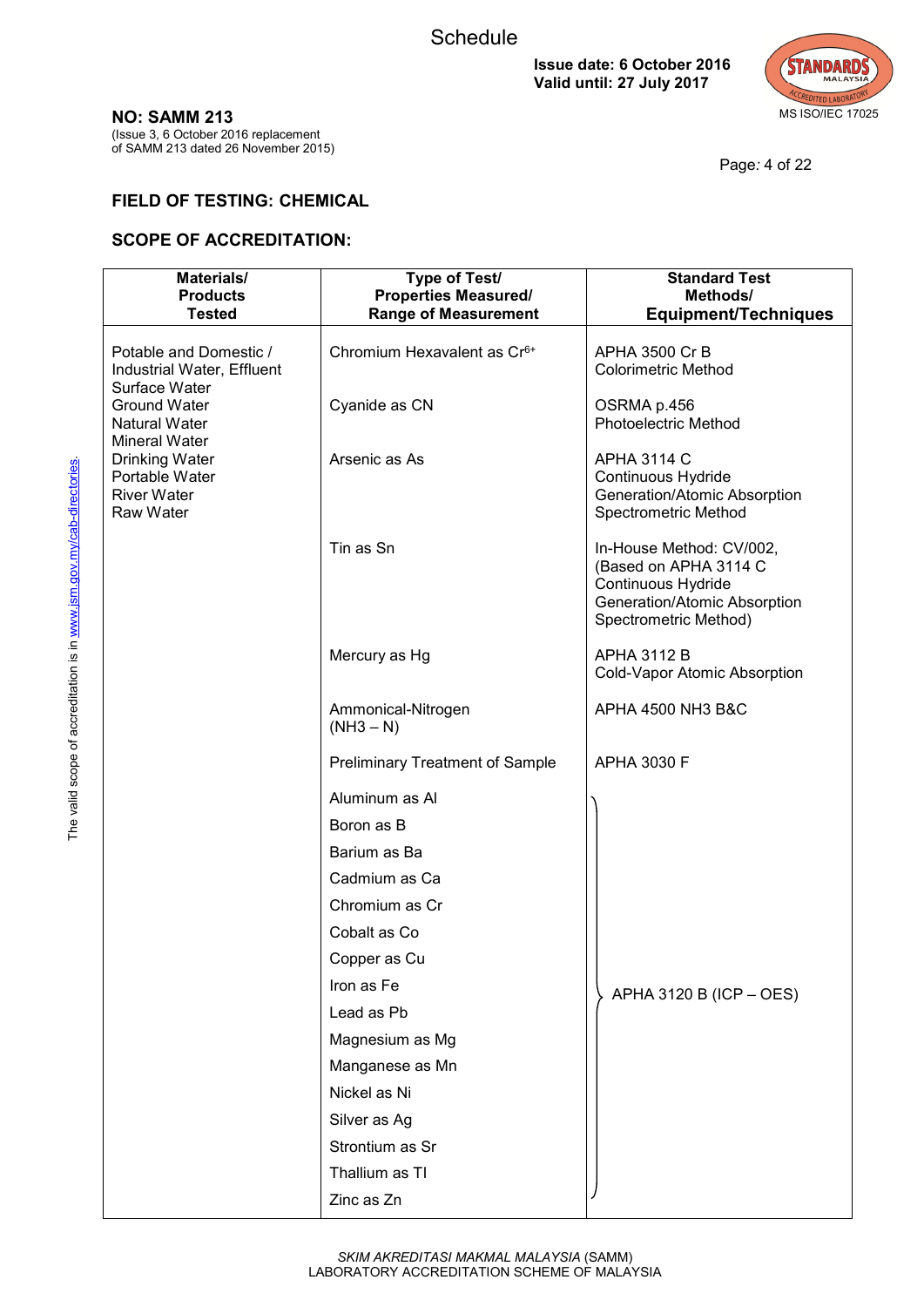

Page*:* 5 of 22

(Issue 3, 6 October 2016 replacement of SAMM 213 dated 26 November 2015)

# **FIELD OF TESTING: CHEMICAL**

| Materials/                                           | Type of Test/                                              | <b>Standard Test</b>                                              |
|------------------------------------------------------|------------------------------------------------------------|-------------------------------------------------------------------|
| <b>Products</b><br><b>Tested</b>                     | <b>Properties Measured/</b><br><b>Range of Measurement</b> | Methods/<br><b>Equipment/Techniques</b>                           |
| Potable and Domestic /<br>Industrial Water, Effluent | Preliminary Treatment of<br>Sample                         | APHA 3030 F                                                       |
| Surface Water<br><b>Ground Water</b>                 | <b>Low Level Metals</b>                                    |                                                                   |
| Natural Water                                        | Silver as Ag                                               |                                                                   |
| Mineral Water                                        | Aluminum as Al                                             |                                                                   |
| Drinking Water<br>Portable Water                     | Arsenic as As                                              |                                                                   |
| <b>River Water</b>                                   | Barium as Ba                                               |                                                                   |
| Raw Water                                            | Beryllium as Be                                            |                                                                   |
|                                                      | Copper as Cu                                               |                                                                   |
|                                                      | Cobalt as Co                                               |                                                                   |
|                                                      | Chromium as Cr                                             |                                                                   |
|                                                      | Cesium as Cs                                               | In-house Method SM065 based                                       |
|                                                      | Iron as Fe                                                 | on APHA 3125B with High Matrix                                    |
|                                                      | Gallium as Ga                                              | Introduction (HMI) and Octopole<br>Ion guide, ICPMS               |
|                                                      | Mercury as Hg                                              |                                                                   |
|                                                      | Lithium as Li                                              |                                                                   |
|                                                      | Manganese as Mn                                            |                                                                   |
|                                                      | Nickel as Ni                                               |                                                                   |
|                                                      | Lead as Pb                                                 |                                                                   |
|                                                      | Rubidium as Rb                                             |                                                                   |
|                                                      | Selenium as Se                                             |                                                                   |
|                                                      | Strontium as Sr                                            |                                                                   |
|                                                      | Titanium as Ti                                             |                                                                   |
|                                                      | Uranium as U                                               |                                                                   |
|                                                      | Zinc as Zn                                                 |                                                                   |
| Marine Water<br><b>Drinking Water</b>                | Preliminary Treatment of<br>sample                         | APHA 3030 F                                                       |
| <b>Ground Water</b>                                  |                                                            |                                                                   |
|                                                      | Calcium as Ca                                              |                                                                   |
|                                                      | Potassium as K                                             | In-house method SM065 based                                       |
|                                                      | Magnesium as Mg                                            | on APHA 3125B with High Matrix<br>Introduction (HMI) and octopole |
|                                                      | Sodium as Na                                               | ion guide, ICPMS                                                  |
|                                                      | Silica as Si                                               |                                                                   |
|                                                      |                                                            |                                                                   |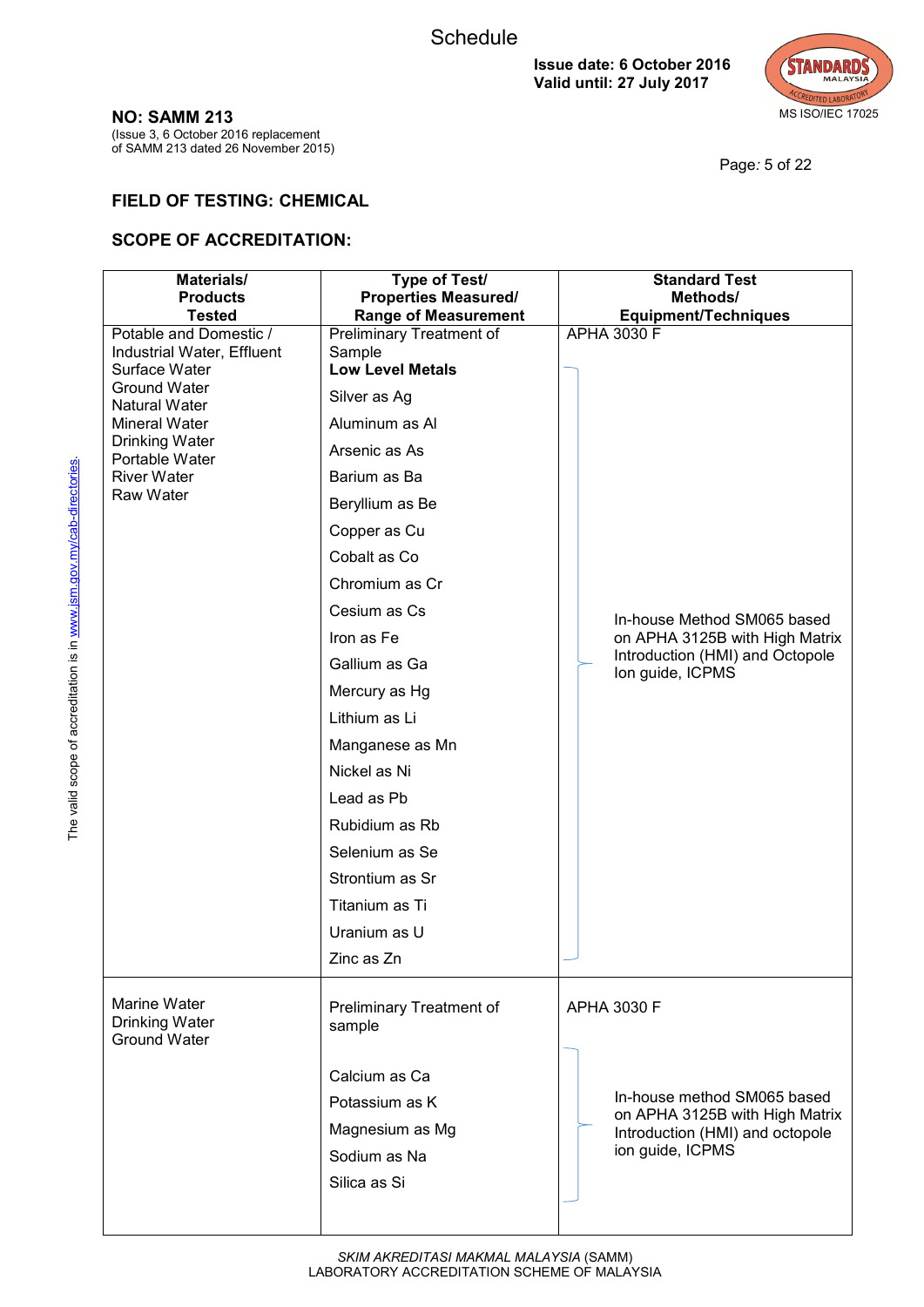

**NO: SAMM 213**

(Issue 3, 6 October 2016 replacement of SAMM 213 dated 26 November 2015)

Page*:* 6 of 22

## **FIELD OF TESTING: CHEMICAL**

| Materials/<br><b>Products</b><br><b>Tested</b> | <b>Type of Test/</b><br><b>Properties Measured/</b><br><b>Range of Measurement</b> | <b>Standard Test</b><br>Methods/<br><b>Equipment/Techniques</b> |
|------------------------------------------------|------------------------------------------------------------------------------------|-----------------------------------------------------------------|
| Marine Water                                   | <b>TSS</b>                                                                         | <b>APHA 2540 D</b>                                              |
| <b>Estuarine Water</b><br>Coastal Water        | Colour                                                                             | <b>APHA 2120 F</b>                                              |
|                                                | Oil and Grease                                                                     | <b>APHA 5520 B</b>                                              |
|                                                | Ammoniacal Nitrogen                                                                | APHA 4500-NH <sub>3</sub> B & F                                 |
|                                                | Nitrite (NO2)                                                                      | <b>HACH 8507</b>                                                |
|                                                | Nitrate (NO3)                                                                      | <b>HACH 8192</b>                                                |
|                                                | Phenol                                                                             | APHA 5530 B & D                                                 |
|                                                | Arsenic                                                                            | APHA 3120 B                                                     |
|                                                | Cadmium                                                                            | <b>APHA 3120 B</b>                                              |
|                                                | Chromium                                                                           | <b>APHA 3120 B</b>                                              |
|                                                | Chromium(Cr 6+)                                                                    | APHA 3500 Cr B                                                  |
|                                                | Copper                                                                             | <b>APHA 3120 B</b>                                              |
|                                                | Lead                                                                               | APHA 3120 B                                                     |
|                                                | Nickel                                                                             | <b>APHA 3120 B</b>                                              |
|                                                | Mercury                                                                            | In House Method SM064 (modify                                   |
|                                                |                                                                                    | based on APHA 3120)                                             |
|                                                | Zinc                                                                               | <b>APHA 3120 B</b>                                              |
|                                                | Phosphate                                                                          | HACH METHOD 8048                                                |
|                                                | Total Organic Carbon (TOC)                                                         | APHA 5310 B                                                     |
|                                                | Cyanide                                                                            | OSRMA P.456                                                     |
|                                                | Tributyltin (TBT)                                                                  | APHA 6710 B                                                     |
|                                                | Polycyclic Aromatic<br>Hydrocarbon (PAHs)<br>(Appendix 3)                          | APHA 6410 B                                                     |
|                                                | Organic Nitrogen                                                                   | APHA 4500 N (ORG)                                               |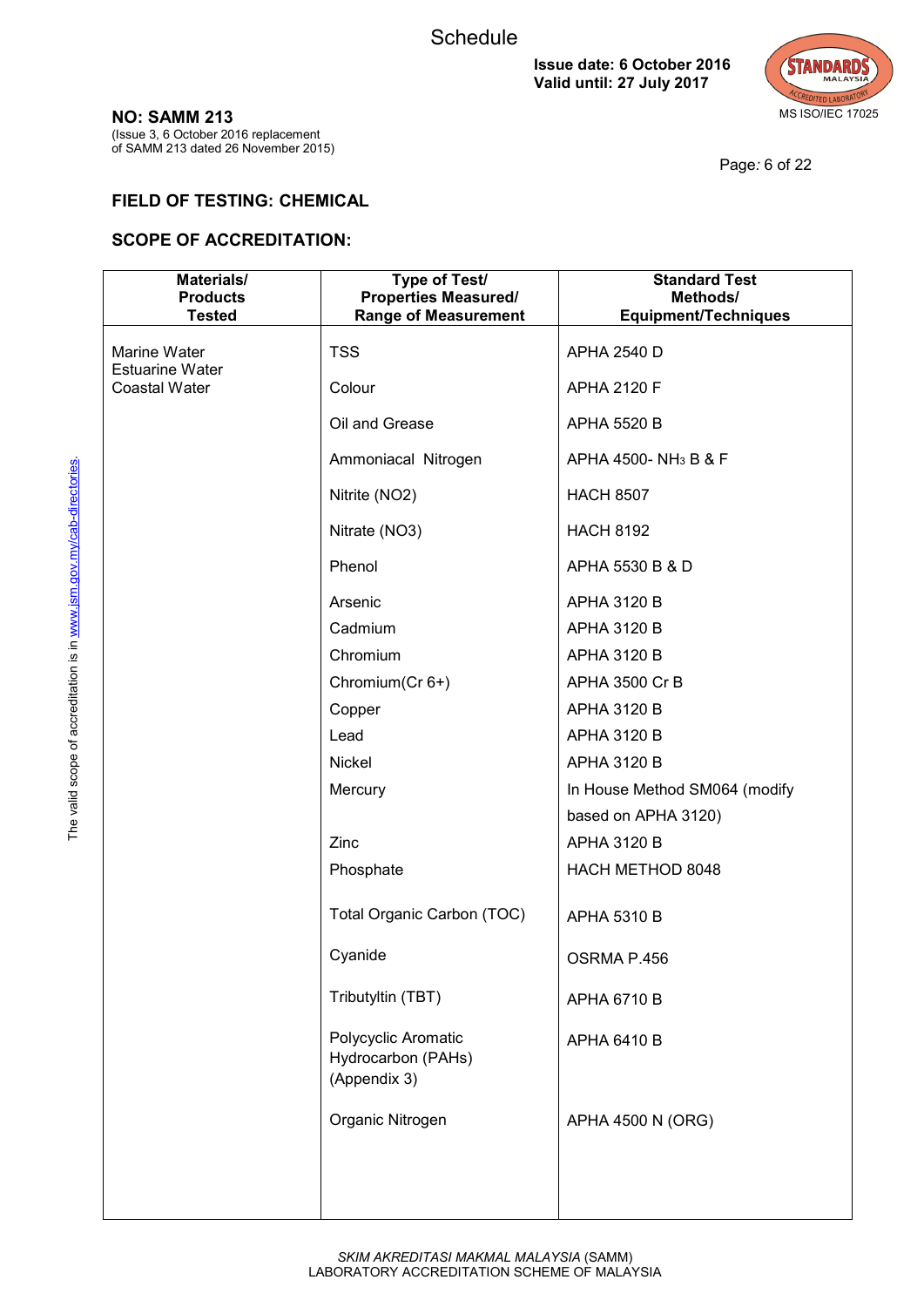

Page*:* 7 of 22

#### **NO: SAMM 213**

(Issue 3, 6 October 2016 replacement of SAMM 213 dated 26 November 2015)

## **FIELD OF TESTING: CHEMICAL**

| Materials/<br><b>Products</b><br><b>Tested</b>                 | Type of Test/<br><b>Properties Measured/</b><br><b>Range of Measurement</b> | <b>Standard Test</b><br>Methods/<br><b>Equipment/Techniques</b>                                                                                |
|----------------------------------------------------------------|-----------------------------------------------------------------------------|------------------------------------------------------------------------------------------------------------------------------------------------|
| Marine Water<br><b>Estuarine Water</b><br><b>Coastal Water</b> | Unionized Ammonia (NH3                                                      | APHA 4500-NH3 F (Florida Department<br>of Environmental Protection Chemistry<br>Laboratory Methods Manual,<br>Tallahasee) (Calculation method) |
|                                                                | Preliminary Treatment of<br>Sample                                          | APHA 3030 F                                                                                                                                    |
|                                                                | <b>Low Level Metals</b>                                                     |                                                                                                                                                |
|                                                                | Silver as Ag                                                                |                                                                                                                                                |
|                                                                | Aluminum as Al                                                              |                                                                                                                                                |
|                                                                | Arsenic as As                                                               |                                                                                                                                                |
|                                                                | Barium as Ba                                                                |                                                                                                                                                |
|                                                                | Beryllium as Be                                                             |                                                                                                                                                |
|                                                                | Cadmium as Cd                                                               |                                                                                                                                                |
|                                                                | Copper as Cu                                                                |                                                                                                                                                |
|                                                                | Cobalt as Co                                                                |                                                                                                                                                |
|                                                                | Chromium as Cr                                                              |                                                                                                                                                |
|                                                                | Cesium as Cs                                                                | In-house Method SM065 based<br>on APHA 3125B with High Matrix                                                                                  |
|                                                                | Iron as Fe                                                                  | Introduction (HMI) and Octopole                                                                                                                |
|                                                                | Gallium as Ga                                                               | ion guide, ICPMS                                                                                                                               |
|                                                                | Mercury as Hg                                                               |                                                                                                                                                |
|                                                                | Lithium as Li                                                               |                                                                                                                                                |
|                                                                | Manganese as Mn                                                             |                                                                                                                                                |
|                                                                | Nickel as Ni                                                                |                                                                                                                                                |
|                                                                | Lead as Pb                                                                  |                                                                                                                                                |
|                                                                | Rubidium as Rb                                                              |                                                                                                                                                |
|                                                                | Selenium as Se                                                              |                                                                                                                                                |
|                                                                | Strontium as Sr                                                             |                                                                                                                                                |
|                                                                | Titanium as Ti                                                              |                                                                                                                                                |
|                                                                | Uranium as U                                                                |                                                                                                                                                |
|                                                                | Zinc as Zn                                                                  |                                                                                                                                                |
|                                                                |                                                                             |                                                                                                                                                |
|                                                                |                                                                             |                                                                                                                                                |
|                                                                |                                                                             |                                                                                                                                                |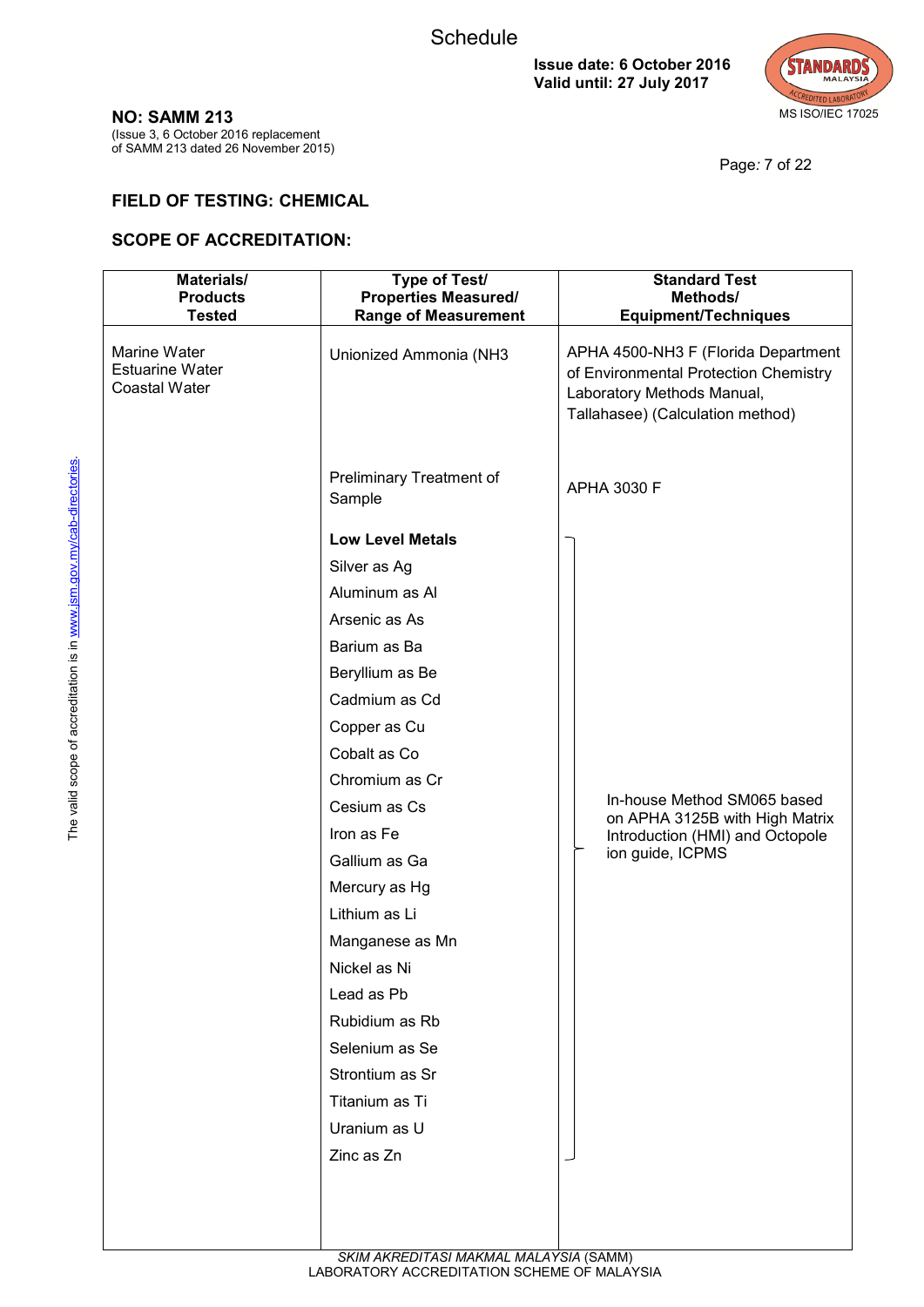

(Issue 3, 6 October 2016 replacement of SAMM 213 dated 26 November 2015)

Page*:* 8 of 22

## **FIELD OF TESTING: CHEMICAL**

| Materials/<br><b>Products</b><br><b>Tested</b>         | Type of Test/<br><b>Properties Measured/</b><br><b>Range of Measurement</b>           | <b>Standard Test</b><br>Methods/<br><b>Equipment/Techniques</b>                              |
|--------------------------------------------------------|---------------------------------------------------------------------------------------|----------------------------------------------------------------------------------------------|
| Sediment, Sludge, Soil, Solid<br>Samples               | Preliminary Treatment of Samples:<br><b>Acid Digestion</b>                            | USEPA 3050 B (1996)                                                                          |
|                                                        | Metal By Acid Digestion:                                                              |                                                                                              |
|                                                        | Aluminum as Al                                                                        |                                                                                              |
|                                                        | Barium as Ba                                                                          |                                                                                              |
|                                                        | Cadmium as Cd                                                                         |                                                                                              |
|                                                        | Calcium as Ca                                                                         |                                                                                              |
|                                                        | Chromium as Cr                                                                        |                                                                                              |
|                                                        | Cobalt as Co                                                                          |                                                                                              |
|                                                        | Copper as Cu                                                                          |                                                                                              |
|                                                        | Iron as Fe                                                                            | USEPA 3050 B (1996)<br>$(ICP - OES)$                                                         |
|                                                        | Lead as Pb                                                                            |                                                                                              |
|                                                        | Magnesium as Mg                                                                       |                                                                                              |
|                                                        | Manganese as Mn                                                                       |                                                                                              |
|                                                        | Nickel as Ni                                                                          |                                                                                              |
|                                                        | Silver as Ag                                                                          |                                                                                              |
|                                                        | Thallium as TI                                                                        |                                                                                              |
|                                                        | Zinc as Zn                                                                            |                                                                                              |
|                                                        | Alkaline digestion and<br>determination of Hexavalent<br>Chromium as Cr <sup>6+</sup> | USEPA 3060 A (1996) &<br>USEPA 7196 A (1992)                                                 |
|                                                        | <b>Total Hydrocarbon</b>                                                              | APHA 5520 E & F                                                                              |
|                                                        | <b>Proximate Analysis</b>                                                             |                                                                                              |
| Solid Waste,<br><b>Municipal Solid Waste</b><br>(MSW), | <b>Total Moisture Content</b>                                                         | <b>ASTM E 949-96</b>                                                                         |
| Refuse-Derived Fuel (RDF)                              | <b>Volatile Matter</b>                                                                | ASTM E 897-93                                                                                |
|                                                        | Ash Content                                                                           | <b>ASTM E 830-96</b>                                                                         |
|                                                        | <b>Fixed Carbon</b>                                                                   | In-House Method: CV/001,<br>(Based on ASTM E 949-96,<br>ASTM E 897-93 and ASTM E 830-<br>96) |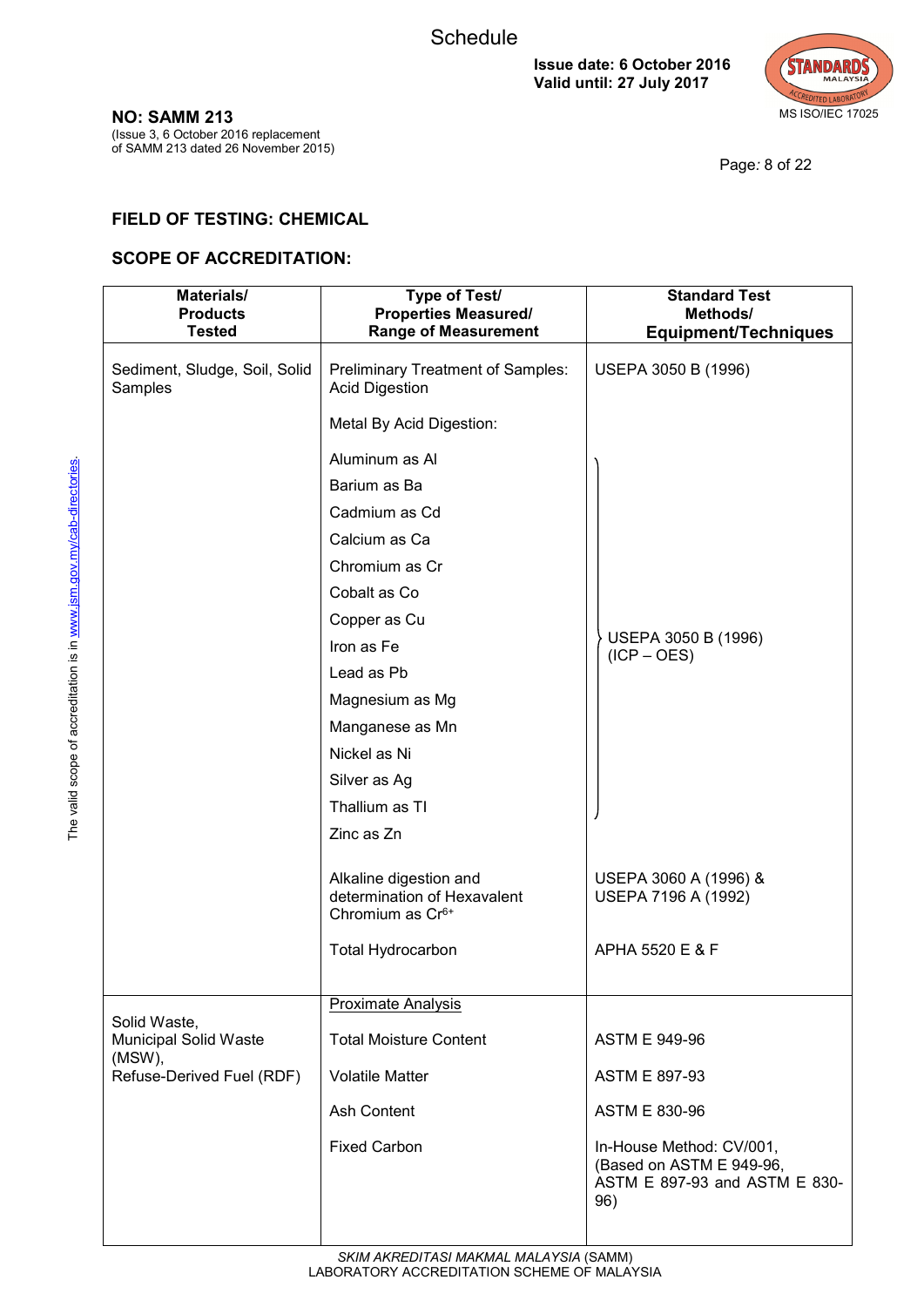

Page*:* 9 of 22

# **NO: SAMM 213**

(Issue 3, 6 October 2016 replacement of SAMM 213 dated 26 November 2015)

# **FIELD OF TESTING: CHEMICAL**

| Materials/<br><b>Products</b>                                               | Type of Test/<br><b>Properties Measured/</b>                                                 | <b>Standard Test</b><br>Methods/                                                                          |
|-----------------------------------------------------------------------------|----------------------------------------------------------------------------------------------|-----------------------------------------------------------------------------------------------------------|
| <b>Tested</b>                                                               | <b>Range of Measurement</b>                                                                  | <b>Equipment/Techniques</b>                                                                               |
| Solid Waste,                                                                | <b>Ultimate Analysis</b>                                                                     |                                                                                                           |
| Municipal Solid Waste<br>(MSW),<br>Refuse-Derived Fuel (RDF)<br>(continued) | Preliminary Treatment of<br>Samples for Metal Analysis                                       | <b>ASTM E 926-94</b><br>(Practice B-Nitric-Sulphuric-Hydrofluoric<br>Acid Digestion)                      |
|                                                                             | Cadmium as Cd                                                                                | <b>ASTM E 885-96</b><br>(Direct Aspiration)                                                               |
|                                                                             | Copper as Cu                                                                                 | <b>ASTM E 885-96</b><br>(Direct Aspiration)                                                               |
|                                                                             | Iron as Fe                                                                                   | <b>ASTM E 885-96</b><br>(Direct Aspiration)                                                               |
|                                                                             | Lead as Pb                                                                                   | <b>ASTM E 885-96</b><br>(Direct Aspiration)                                                               |
|                                                                             | Zinc as Zn                                                                                   | <b>ASTM E 885-96</b><br>(Direct Aspiration)                                                               |
|                                                                             | Chromium as Cr                                                                               | <b>ASTM E 885-96</b><br>(Direct Aspiration)                                                               |
|                                                                             | Manganese as Mn                                                                              | <b>ASTM E 885-96</b><br>(Direct Aspiration)                                                               |
|                                                                             | Nickel as Ni                                                                                 | <b>ASTM E 885-96</b><br>(Direct Aspiration)                                                               |
|                                                                             | Tin as Sn                                                                                    | <b>ASTM E 885-96</b><br>(Direct Aspiration)                                                               |
|                                                                             | Mercury as Hg                                                                                | <b>ASTM E 885-96</b><br>(Cold Vapour)                                                                     |
| Sludge/ Sediment/ Refuse -<br>Derived Fuel (RDF)/ Semi<br>compose Fibre     | <b>Standard Test Method for</b><br>Nitrogen in The Analysis<br>Sample of Refuse-Derived Fuel | ASTM E 778-87 (Reapproved 1996)                                                                           |
|                                                                             | <b>Ultimate Analysis</b>                                                                     |                                                                                                           |
|                                                                             | Potassium as K                                                                               | <b>ASTM E 926-94</b><br>(Practice B) Standard Practices For<br>Preparing Refuse-Derived Fuel (RDF)        |
|                                                                             | Phosphorus as P                                                                              | ASTM D 5198-92 (Reapproved 2003)<br><b>Standard Practice for Nitric Acid</b><br>Digestion of Solid Wastes |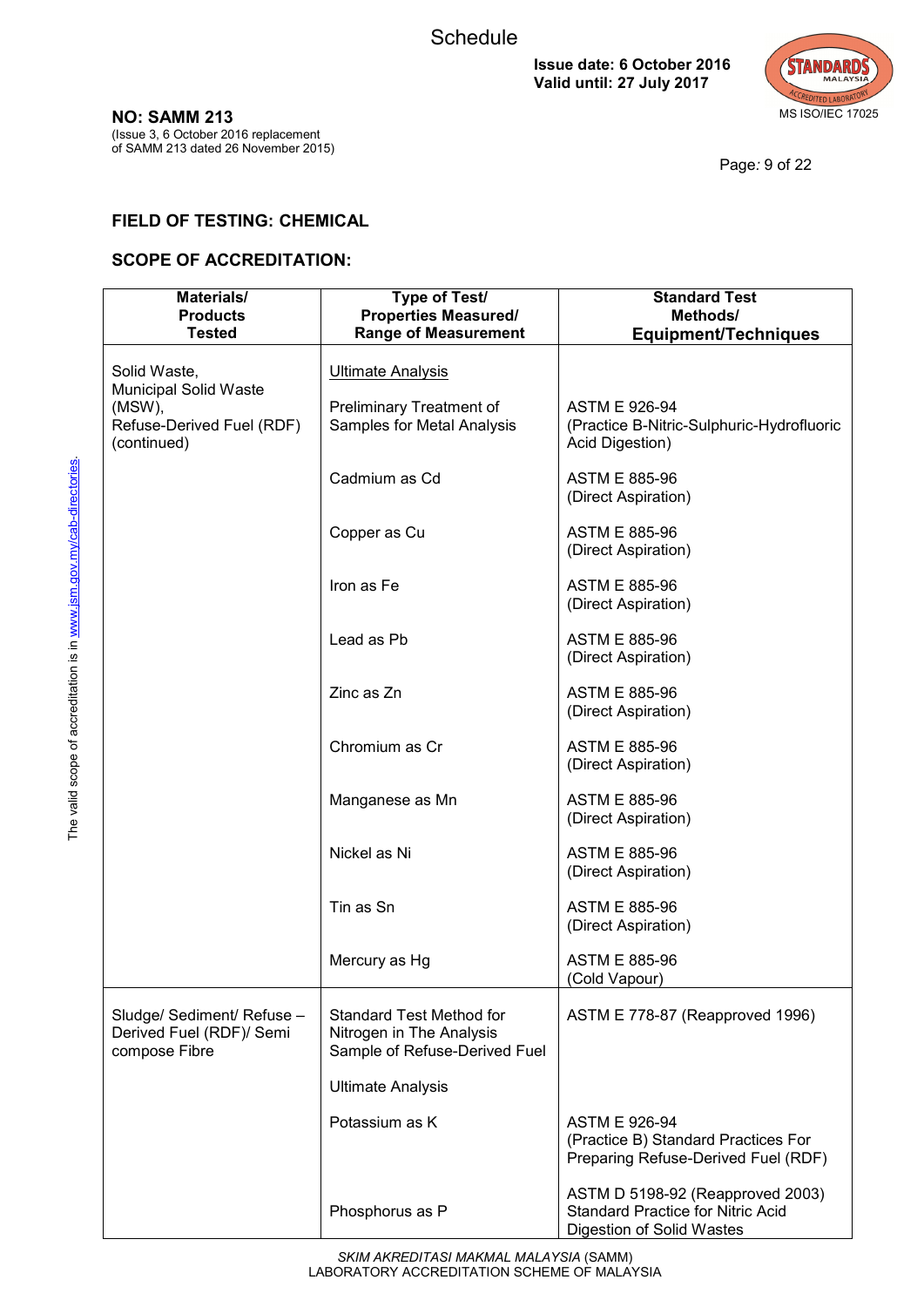

**NO: SAMM 213** (Issue 3, 6 October 2016 replacement

of SAMM 213 dated 26 November 2015)

Page*:* 10 of 22

## **FIELD OF TESTING: CHEMICAL**

| Materials/<br><b>Products</b><br><b>Tested</b>                                                                                                                                                                                   | Type of Test/<br><b>Properties Measured/</b><br><b>Range of Measurement</b> | <b>Standard Test</b><br>Methods/<br><b>Equipment/Techniques</b> |
|----------------------------------------------------------------------------------------------------------------------------------------------------------------------------------------------------------------------------------|-----------------------------------------------------------------------------|-----------------------------------------------------------------|
| <b>Building Material,</b><br>Thermal system insulation<br>(TSI), Roofing Material,<br>Bulk Samples, Onboard Ship<br>Material, Consumer Products<br>(Components for Electronic<br>& Electrical Products,<br>Polymer and Textiles) | Asbestos (bulk) by PLM<br>(Sampling and Analysis)                           | <b>NIOSH 9002</b>                                               |
| In compliance to the<br>Resolution MEPC.269(68)<br>2015Guidelines for the<br>Development of The<br>Inventory of Hazardous<br>Material (IHM)                                                                                      |                                                                             |                                                                 |
| Solid Waste, Sediment,<br>Sludge, Soil, Solid,                                                                                                                                                                                   | <b>Toxicity Leaching Characteristic</b><br>Procedure (TCLP)                 | EPA 1311                                                        |
| Scheduled Waste.                                                                                                                                                                                                                 | For Metal Analysis:                                                         |                                                                 |
|                                                                                                                                                                                                                                  | Arsenic as As                                                               |                                                                 |
|                                                                                                                                                                                                                                  | Barium as Ba                                                                |                                                                 |
|                                                                                                                                                                                                                                  | Boron as B                                                                  |                                                                 |
|                                                                                                                                                                                                                                  | Cadmium as Cd                                                               |                                                                 |
|                                                                                                                                                                                                                                  | Chromium as Cr                                                              |                                                                 |
|                                                                                                                                                                                                                                  | Copper as Cu                                                                |                                                                 |
|                                                                                                                                                                                                                                  | Lead as Pb                                                                  |                                                                 |
|                                                                                                                                                                                                                                  | Mercury as Hg                                                               |                                                                 |
|                                                                                                                                                                                                                                  | Nickel as Ni                                                                |                                                                 |
|                                                                                                                                                                                                                                  | Selenium as Se                                                              |                                                                 |
|                                                                                                                                                                                                                                  | Tin as Sn                                                                   |                                                                 |
|                                                                                                                                                                                                                                  | Zinc as Zn                                                                  |                                                                 |
|                                                                                                                                                                                                                                  | Semi Volatile Organic<br>Compound<br>(Appendix 4)                           | <b>USEPA 8270</b><br>USEPA 3540 C (Soxhlet Extraction)          |
|                                                                                                                                                                                                                                  |                                                                             |                                                                 |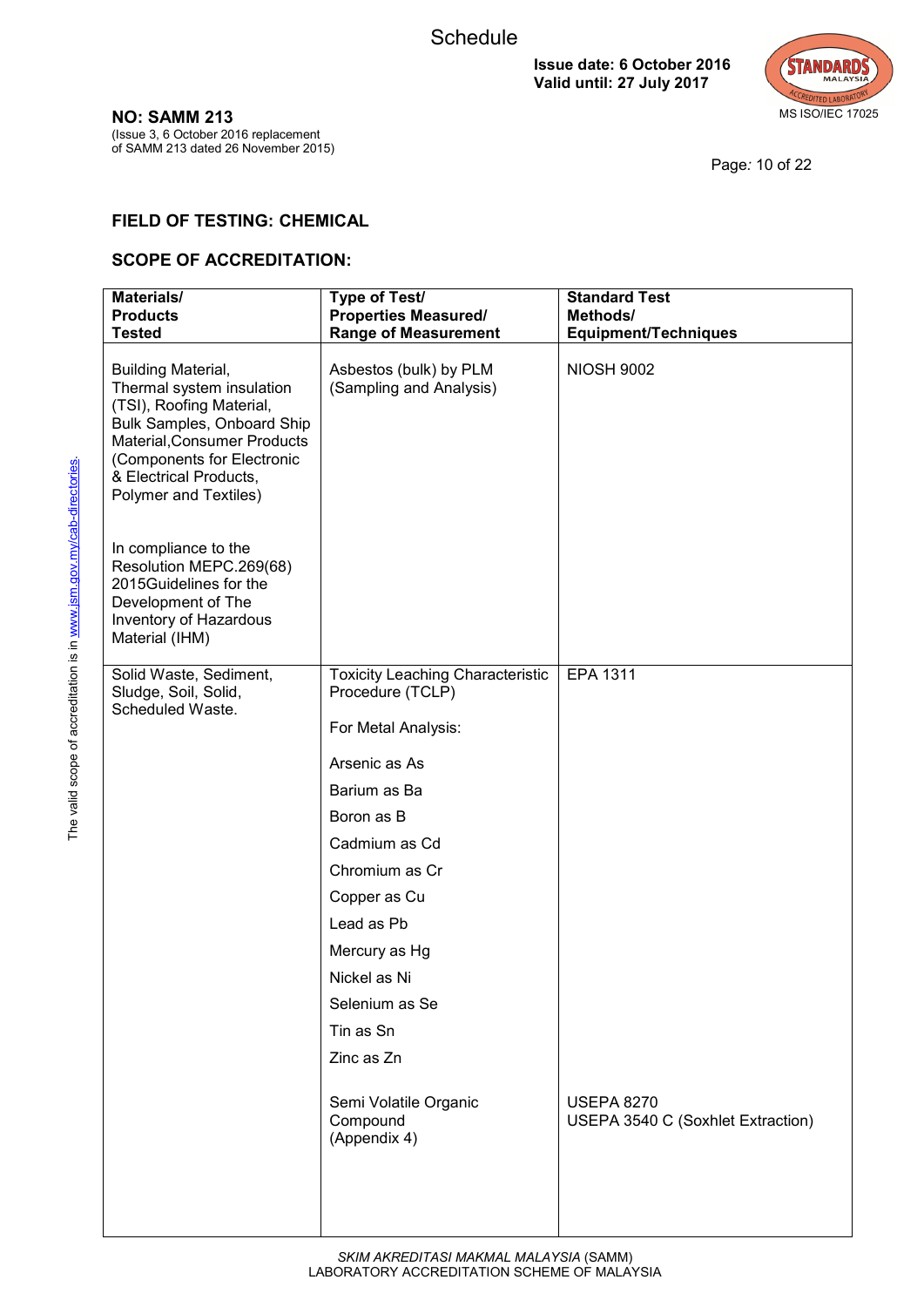

**NO: SAMM 213**

(Issue 3, 6 October 2016 replacement of SAMM 213 dated 26 November 2015)

Page*:* 11 of 22

## **FIELD OF TESTING: CHEMICAL**

| Materials/<br><b>Products</b><br><b>Tested</b> | Type of Test/<br><b>Properties Measured/</b><br><b>Range of Measurement</b> | <b>Standard Test</b><br>Methods/<br><b>Equipment/Techniques</b>      |
|------------------------------------------------|-----------------------------------------------------------------------------|----------------------------------------------------------------------|
| Agricultural Products and<br><b>Materials</b>  |                                                                             |                                                                      |
| Foliar, Rachis, Plant                          | Dry Ashing and Preparation of<br>Sample Extract Solution                    | MS 677 : Pt. II : 1980                                               |
|                                                | Nitrogen                                                                    | MS 677 : Pt. III : 1980                                              |
|                                                | Phosphorus                                                                  | In House Method SM085 (Modify<br>based on MS 677: Pt.IV: 1980 (ICP)) |
|                                                | Potassium                                                                   | In House Method SM085 (Modify<br>based on MS677: Pt.V: 1980 (ICP))   |
|                                                | Magnesium                                                                   | In House Method SM085 (Modify<br>based on MS677: Pt.VII: 1980 (ICP)) |
|                                                | Calcium                                                                     | In House Method SM085 (Modify<br>based on MS677: Pt.VI: 1980 (ICP))  |
|                                                | <b>Boron</b>                                                                | In House Method SM085 (Modify<br>based on MS417 Part VII: 2001)      |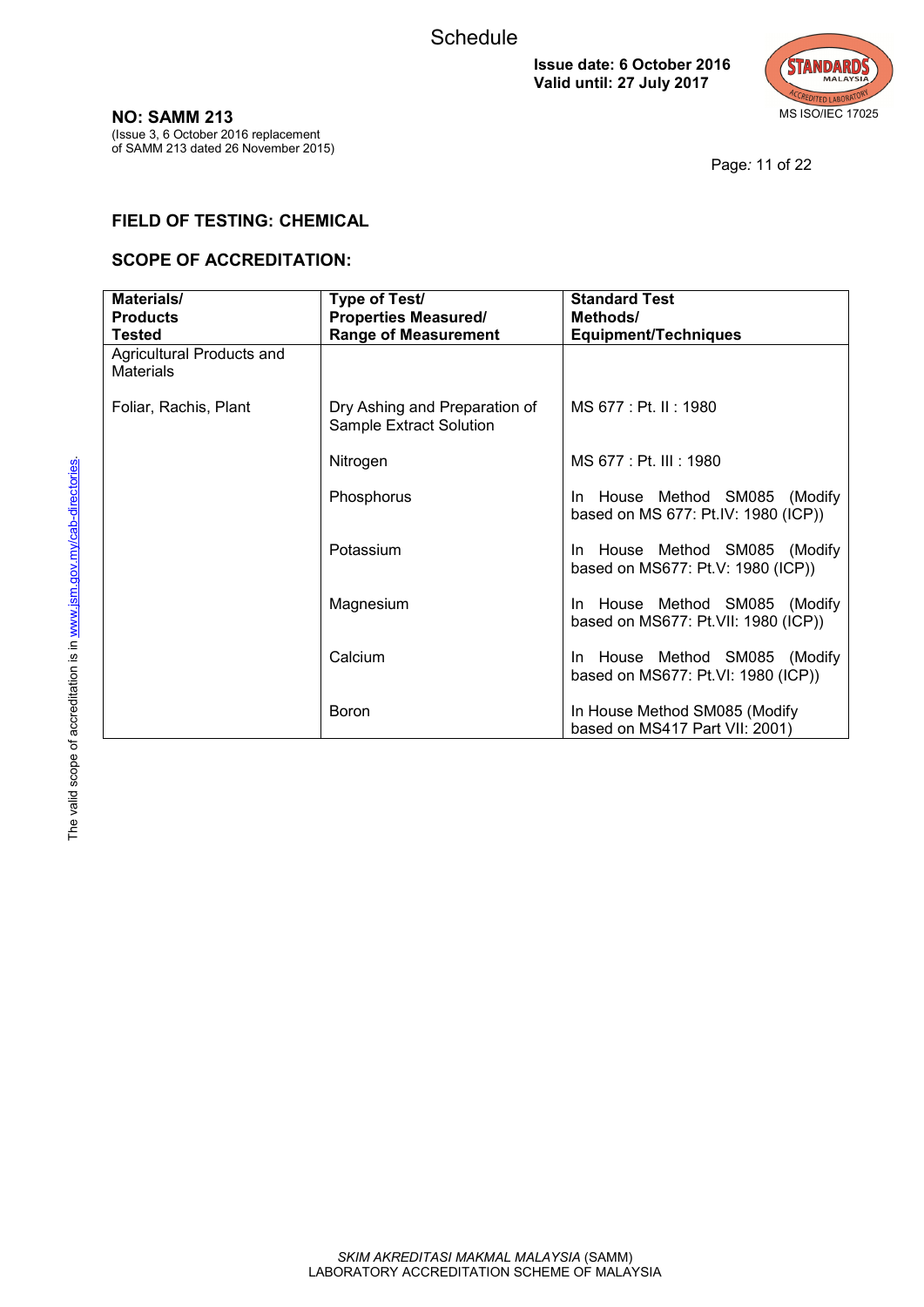

Page*:* 12 of 22

## **FIELD OF TESTING: CHEMICAL**

| Materials/<br><b>Products</b><br><b>Tested</b>                                                                                                                                                                     | Type of Test/<br><b>Properties Measured/</b><br><b>Range of Measurement</b>                                                                                                                                  | <b>Standard Test</b><br>Methods/<br><b>Equipment/Techniques</b>                                                                       |
|--------------------------------------------------------------------------------------------------------------------------------------------------------------------------------------------------------------------|--------------------------------------------------------------------------------------------------------------------------------------------------------------------------------------------------------------|---------------------------------------------------------------------------------------------------------------------------------------|
| Industrial Hygiene<br>Personal and Area Chemical<br><b>Exposure Monitoring</b><br>(Sampling and Analysis)                                                                                                          | Asbestos and Other Fiber by<br><b>PCM</b><br>Mercury                                                                                                                                                         | <b>NIOSH 7400</b><br><b>NIOSH 6009</b>                                                                                                |
| In compliance to the OSHA<br>Act 1994 and the USECHH<br>Regulation 2000 (Use &<br>Standards Of Exposure Of<br>Chemical Hazardous To<br>Health Regulations 2000).                                                   | Aluminium<br>Antimony<br>Arsenic<br><b>Barium</b><br>Beryllium<br>Cadmium<br>Calcium<br>Chromium<br>Cobalt<br>Copper<br>Iron<br>Lead<br>Magnesium<br>Manganese<br>Molybdenum<br><b>Nickel</b><br>Tin<br>Zinc | <b>NIOSH 7303</b>                                                                                                                     |
| Local Exhaust Ventilation<br>(LEV), Fume hood.<br>In compliance to the OSHA<br>Act 1994 and the USECHH<br>Regulation 2000 (Use &<br>Standards Of Exposure Of<br>Chemical Hazardous To<br>Health Regulations 2000). | <b>Face Velocity</b><br><b>Capture Velocity</b><br>Static Pressure (SP)<br><b>Duct Velocity</b><br>Revolution Per Minute (RPM)                                                                               | In house method SM 063:<br>Air Velocity Meter using Hot Wire<br>Anemometer<br>Air Velocity Meter using Pitot Tube<br>Laser Tachometer |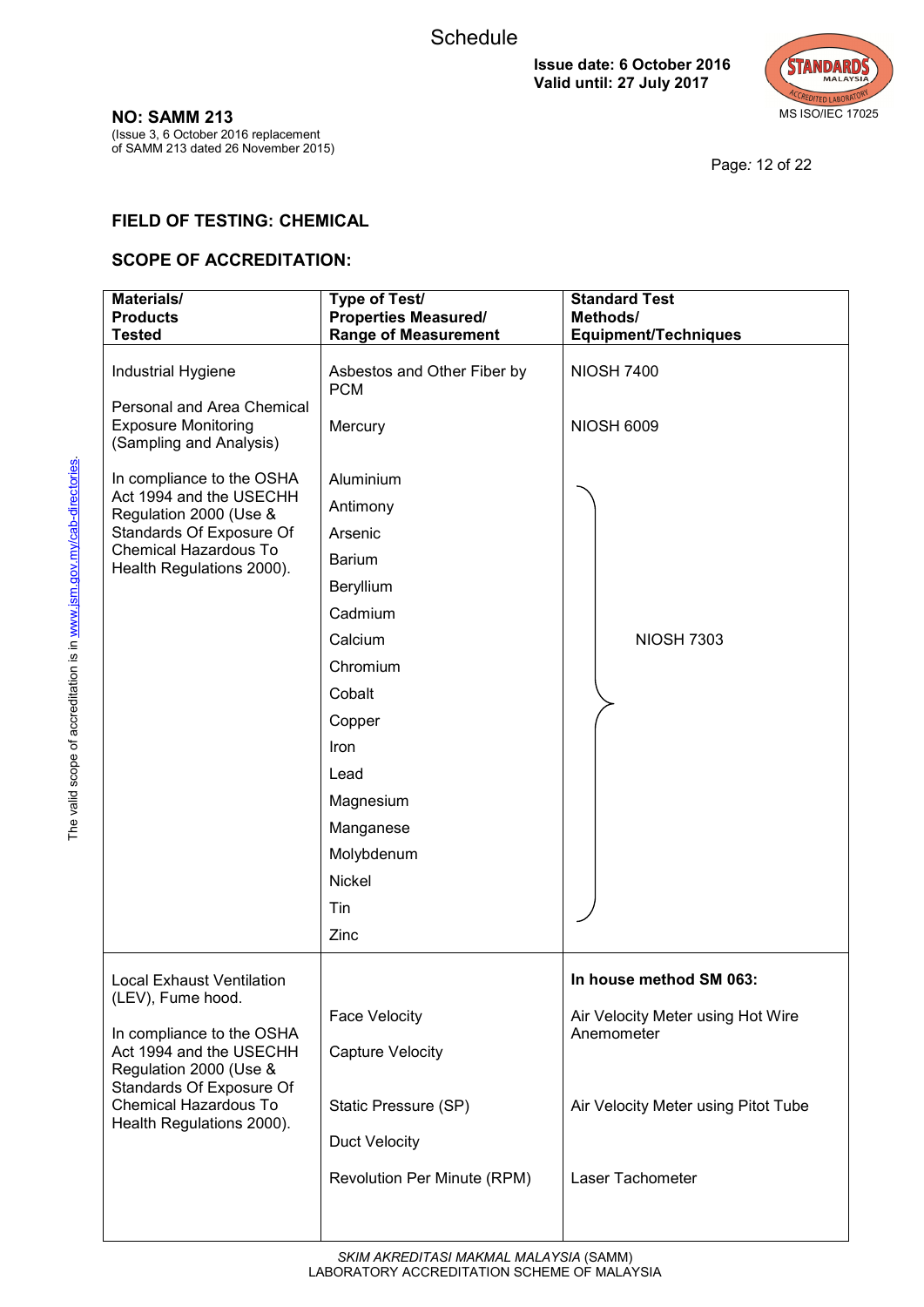

Page*:* 13 of 22

#### **NO: SAMM 213**

(Issue 3, 6 October 2016 replacement of SAMM 213 dated 26 November 2015)

**FIELD OF TESTING: CHEMICAL** 

| Materials/<br><b>Products</b>                                                                                   | Type of Test/<br><b>Properties Measured/</b>                | <b>Standard Test</b><br>Methods/                                |
|-----------------------------------------------------------------------------------------------------------------|-------------------------------------------------------------|-----------------------------------------------------------------|
| <b>Tested</b>                                                                                                   | <b>Range of Measurement</b>                                 | <b>Equipment/Techniques</b>                                     |
|                                                                                                                 |                                                             |                                                                 |
| Indoor Air Quality (IAQ)<br>Assessment monitoring                                                               |                                                             | In House Method SM 062:                                         |
| In compliance to The Indoor                                                                                     | <b>Total Volatile Organic</b><br>Compound                   | VOC monitor using PID sensor                                    |
| Air Quality as per Industry<br>Code of Practice on Indoor<br>Air Quality 2010 (ICOP IAQ<br>2010), Department Of | Carbon Dioxide (CO2)                                        | Carbon dioxide monitor using non-<br>dispersive infrared sensor |
| <b>Occupational Safety And</b><br>Health, Ministry Of Human                                                     |                                                             |                                                                 |
| Resources, Malaysia, JKKP<br>DP(S) 127/379/4-39.                                                                | Carbon Monoxide(CO)                                         | Carbon monoxide monitor using<br>electrochemical sensor         |
|                                                                                                                 | <b>Relative Humidity</b><br>Air Temperature<br>Air movement | Air Velocity Meter using hot wire<br>anemometer                 |
|                                                                                                                 | <b>Respirable Particulates</b>                              | Digital Dust Monitor using light<br>scattering                  |
|                                                                                                                 | Ozone                                                       | Ozone monitor using OZL sensor.                                 |
|                                                                                                                 | Formaldehyde                                                | Formaldemeter using electrochemical<br>formaldehyde sensor      |
|                                                                                                                 | <b>Total bacterial counts</b><br>(Sampling and Analysis)    | <b>NIOSH 0800</b><br>(Tryptic Soy Agar (TSA)                    |
|                                                                                                                 | Total fungal counts<br>(Sampling and Analysis)              | <b>NIOSH 0800</b><br>(Malt Extract Agar (MEA)                   |
|                                                                                                                 |                                                             |                                                                 |
|                                                                                                                 |                                                             |                                                                 |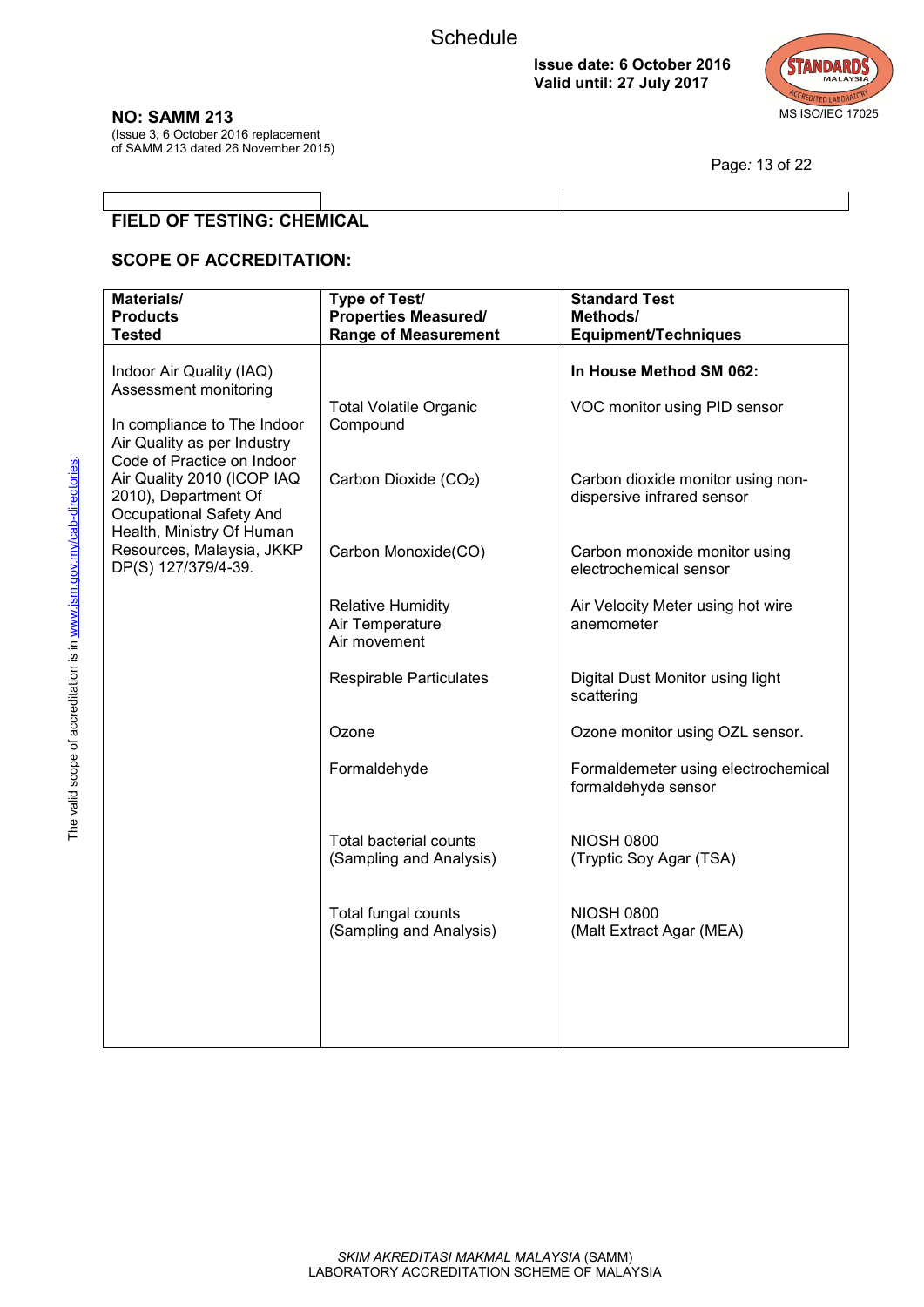

Page*:* 14 of 22

#### **NO: SAMM 213** (Issue 3, 6 October 2016 replacement of SAMM 213 dated 26 November 2015)

**FIELD OF TESTING: CHEMICAL**

## **SITE TESTING: CATEGORY I**

| Materials/<br><b>Products</b><br><b>Tested</b>                              | Type of Test/<br><b>Properties Measured/</b><br><b>Range of Measurement</b>                                                                                  | <b>Standard Test</b><br>Methods/<br><b>Equipment/Techniques</b>                           |
|-----------------------------------------------------------------------------|--------------------------------------------------------------------------------------------------------------------------------------------------------------|-------------------------------------------------------------------------------------------|
| Effluent/ Water/ River Water/<br>Surface Water                              | pH                                                                                                                                                           | APHA 4500 H <sup>+</sup> B                                                                |
| (Site Testing)                                                              | Temperature                                                                                                                                                  | <b>APHA 2550 B</b>                                                                        |
|                                                                             | Dissolved Oxygen                                                                                                                                             | APHA 4500 O G                                                                             |
|                                                                             | <b>Turbidity</b>                                                                                                                                             | APHA 2130 B                                                                               |
| Noise<br>Measurement/Acoustic                                               | Description and Measurement of<br><b>Environmental (Factory</b><br>Boundaries) Noise Level (Intensity<br>and Frequency) - Basic Quantities<br>and Procedures | ISO 1996-1:2003 (E)                                                                       |
| <b>Vibration Measurement</b>                                                | Description and Measurement of<br>Vibration Level on Construction and<br>Open Site                                                                           | BS 5228: Part 1:1997                                                                      |
| Chimney/ Stack Air Emission<br>- Flue Gas Sampling                          | Determination of Concentration and<br>Mass Flow of Particulate Matter<br><b>Using Isokinetic Method</b>                                                      | MS 1596: 2003                                                                             |
|                                                                             | PCDDs and PCDF<br>Dioxin and Furan (Sampling)                                                                                                                | USEPA <sub>23</sub>                                                                       |
| Effluent/Water/River Water/<br>Surface Water<br>Groundwater<br>Marine water | Flow rate                                                                                                                                                    | In house method SM 090 Based On<br>Manufacturer Instruction Manual<br><b>GLOBAL WATER</b> |
| <b>Esturine water</b>                                                       | Temperature                                                                                                                                                  | <b>APHA 2550B</b>                                                                         |
| Coastalwater<br>(Site Testing)                                              | Dissolved Oxygen                                                                                                                                             | APHA 4500 O G                                                                             |
|                                                                             | Salinity                                                                                                                                                     | <b>APHA 2520 A</b>                                                                        |
|                                                                             | Turbidity                                                                                                                                                    | <b>APHA 2130 B</b>                                                                        |
|                                                                             | Conductivity                                                                                                                                                 | <b>APHA 2520 B</b>                                                                        |
|                                                                             | pH                                                                                                                                                           | APHA 4500 H <sup>+</sup> B                                                                |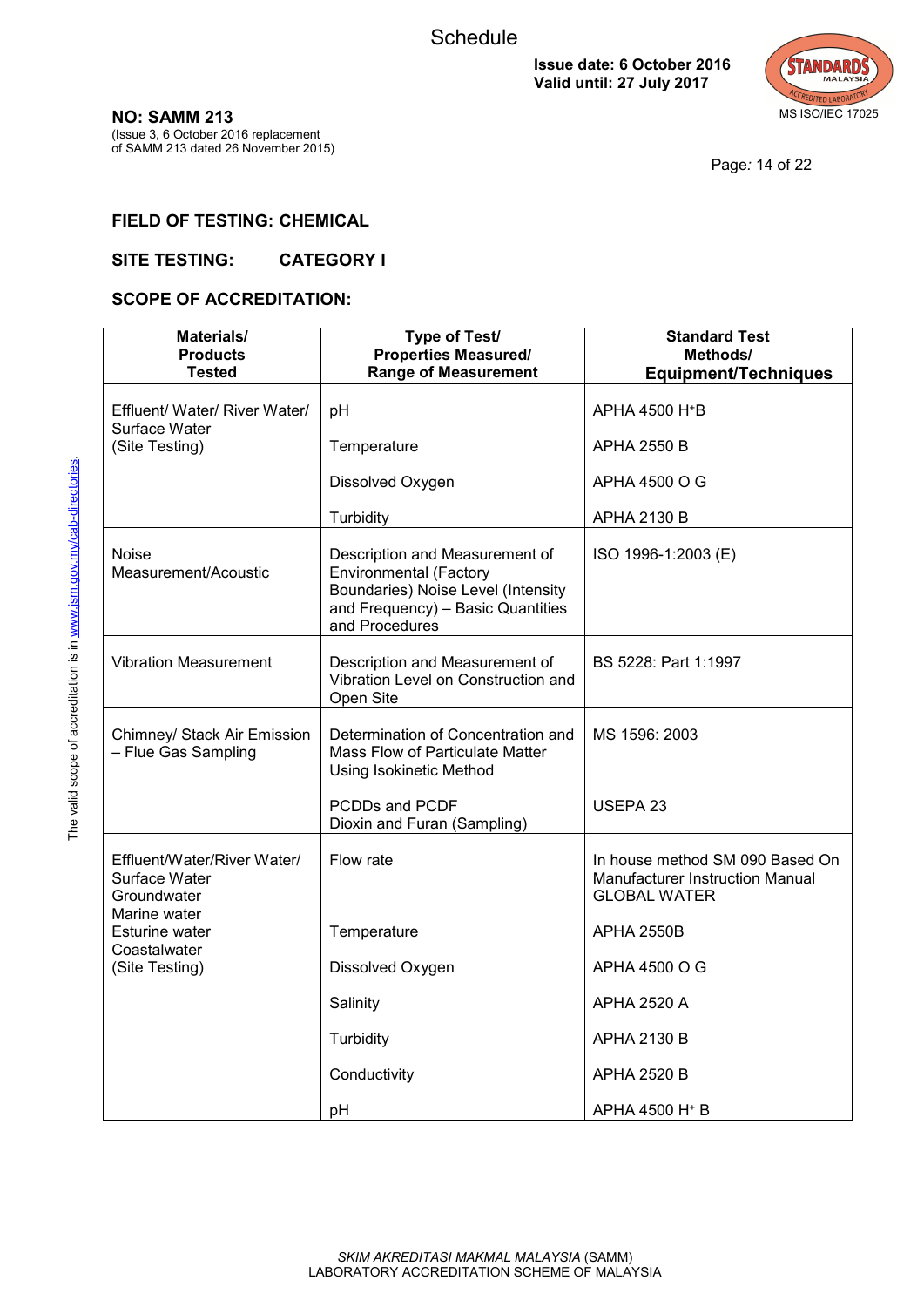

Page*:* 15 of 22

# **NO: SAMM 213**

(Issue 3, 6 October 2016 replacement of SAMM 213 dated 26 November 2015)

# **FIELD OF TESTING: CHEMICAL**

#### **SITE TESTING: CATEGORY I**

| Materials/<br><b>Products</b> | Type of Test/<br><b>Properties Measured/</b>                                                                                                                   | <b>Standard Test</b><br>Methods/                                                                                    |
|-------------------------------|----------------------------------------------------------------------------------------------------------------------------------------------------------------|---------------------------------------------------------------------------------------------------------------------|
| <b>Tested</b>                 | <b>Range of Measurement</b>                                                                                                                                    | <b>Equipment/Techniques</b>                                                                                         |
| Ambient Air<br>(Site Testing) | Measurement of CO2, CO,<br><b>Total Volatile Organic Compounds</b><br>(VOC), Relative Humidity and<br>Temperature Using Portable Indoor<br>Air Quality Monitor | In-House Method CV01-01 based<br>on Manufacturer's Measurement<br>Procedures (KD Air Boxx)                          |
|                               | Sulphur dioxide(SO2),                                                                                                                                          | In house method SM 089. Based<br>On Manufacturer Instruction Manual<br>using B-smart sensor                         |
|                               | Ozone (O3)                                                                                                                                                     | In house method SM 088<br>Ozone monitor using OZL sensor                                                            |
| <b>Ambient Air</b>            | Sampling and Analysis of Particulate<br>Matter (PM2.5) in the Atmosphere by<br>using High Volume sampler (Tisch<br>International)                              | In house method SM 087 based<br>on EPA code of federal<br>regulations. Extension of<br>USEPA 40 Part 50, Appendix J |
|                               | Sampling and Analysis of Particulate<br>Matter (PM10) in the Atmosphere by<br>using High Volume sampler                                                        | USEPA 40 Part 50, Appendix J                                                                                        |
|                               | Sampling and Analysis of Particulate<br>Matter (PM 10) in the Atmosphere<br>Using PM 10 High Volume Sampler                                                    | ISC 501 (11101-01-70T)                                                                                              |
|                               | Determination of Suspended<br>Particulate Matter (TSP) in the<br>Atmosphere (High-Volume Method)<br>Using High Volume Sampler (HVS)                            | USEPA 40 Part 50, Appendix B                                                                                        |
|                               | Lead (Pd)                                                                                                                                                      | <b>NIOSH 7303</b>                                                                                                   |
|                               | Cadmium (Cd)                                                                                                                                                   | <b>NIOSH 7303</b>                                                                                                   |
|                               | Calcium (Ca)                                                                                                                                                   | <b>NIOSH 7303</b>                                                                                                   |
|                               | Total Chromium (Cr)                                                                                                                                            | <b>NIOSH 7303</b>                                                                                                   |
|                               | Copper (Cu)                                                                                                                                                    | <b>NIOSH 7303</b>                                                                                                   |
|                               | Iron (Fe)                                                                                                                                                      | <b>NIOSH 7303</b>                                                                                                   |
|                               | Mercury (Hg)                                                                                                                                                   | <b>NIOSH 7303</b>                                                                                                   |
|                               |                                                                                                                                                                |                                                                                                                     |
|                               |                                                                                                                                                                |                                                                                                                     |
|                               |                                                                                                                                                                |                                                                                                                     |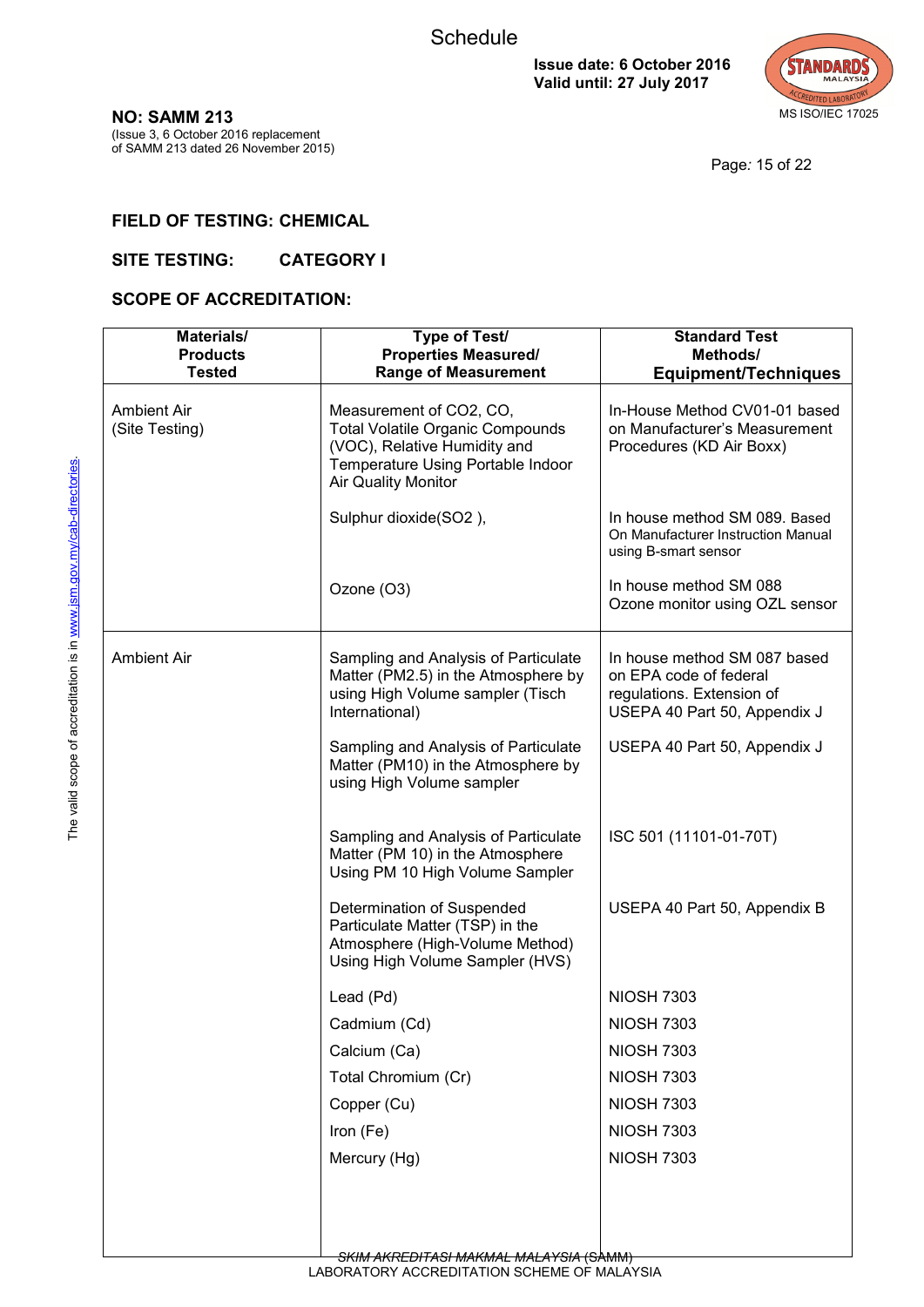

Page*:* 16 of 22

## **FIELD OF TESTING: CHEMICAL**

#### SITE TESTING : CATEGORY I

#### **SCOPE OF ACCREDITATION:**

| Materials/<br><b>Products</b><br><b>Tested</b> | Type of Test/<br><b>Properties Measured/</b><br><b>Range of Measurement</b>                           | <b>Standard Test</b><br>Methods/<br><b>Equipment/Techniques</b> |
|------------------------------------------------|-------------------------------------------------------------------------------------------------------|-----------------------------------------------------------------|
| Air Emission - Flue Gas<br>Monitoring          |                                                                                                       |                                                                 |
| Dust/Particulate Emission                      | Determination of Particulate<br><b>Emissions from Stationary Sources</b>                              | USEPA Method - 5<br>(Isokinetic Stack Monitoring)               |
| $H2SO4$ , $SO2$                                | Determination of Sulfuric Acid Mist<br>and Sulfur Dioxide Emissions from<br><b>Stationary Sources</b> | USEPA Method - 8<br>(Isokinetic Stack Monitoring)               |
| Cu, Zn, As, Sb, Pb, Cd, Hg                     | Determination of Metals Emissions<br>from Stationary Sources                                          | <b>USEPA Method - 29</b><br>(Isokinetic Stack Monitoring)       |
| NO <sub>x</sub>                                | Determination of Nitrogen Oxide<br><b>Emissions from Stationary Sources</b>                           | USEPA Method - 7E                                               |
| Air Emission                                   | Dark Smoke                                                                                            | BS 2742:2009<br>(Ringelmann Smoke Chart)                        |

Note:

- 1. USEPA: United State Environmental Protection Agency, 2000 ( $5<sup>th</sup>$  Edition)<br>2. APHA: American Public Health Association, 2005 (21<sup>st</sup> Edition)
- APHA: American Public Health Association, 2005 (21<sup>st</sup> Edition)
- 3. OSRMA: Official, Standardised & Recommended Methods of Analysis, 1973 ( $2^{nd}$  Edition)<br>4. ISO: International Organization for Standardization
- ISO : International Organization for Standardization
- 5. ASTM : American Society for Testing and Materials
- 6. BS : British & International Standards
- 7. ISC : Intersociety Committee Methods of Air Sampling and Analysis,  $3<sup>rd</sup>$  ed., 1989<br>8. NIOSH National Institute of Occupational Safety and Health.
- 8. NIOSH National Institute of Occupational Safety and Health.

#### **Signatories:**

- **1. Dr. Shanmugam Suberamaniam (All) IKM No.: AMIC 1095/2640/96/99 (All) 2. Punitha a/p Perumall IKM No.: A2795/5536/2009 (Water/Effluent Only) 3. Indran a/l Thasarathan (Noise, Vibration, Ambient Air Particulate Matter Only) 4. Kalaivani a/p Varadarajan IKM No.: L/1892/6259/12 (Stack Montoring Only) 5. Nur Najiha Ahmad (Chemistry Under Supervision)**
- **6. Siti Khairani Abdul Halim Azizi (Chemistry Under Supervision)**
- **7. Lea Nursyaryza Amira Sazari (Environment Under Supervision)**
- -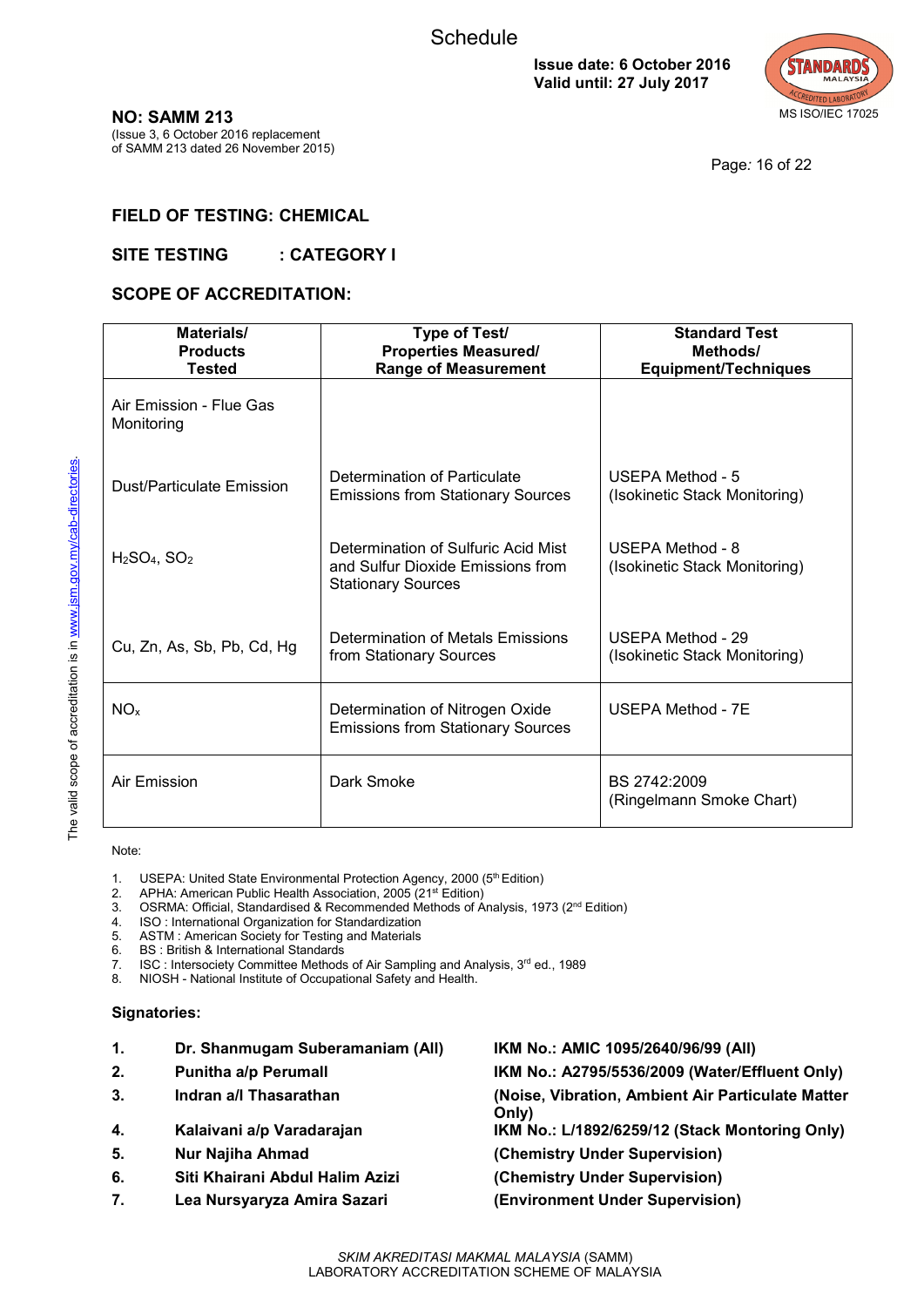

**NO: SAMM 213**

(Issue 3, 6 October 2016 replacement of SAMM 213 dated 26 November 2015)

Page*:* 17 of 22

### **FIELD OF TESTING: MICROBIOLOGICAL**

| Materials/<br><b>Products</b><br><b>Tested</b>                        | <b>Type of Test/</b><br><b>Properties Measured/</b><br><b>Range of Measurement</b> | <b>Standard Test</b><br>Methods/<br><b>Equipment/Techniques</b>  |
|-----------------------------------------------------------------------|------------------------------------------------------------------------------------|------------------------------------------------------------------|
| Water<br><b>Waste Water</b><br>Potable Water                          | Heterotrophic Plate Count/<br><b>Total Plate Count</b>                             | <b>APHA 9215 B</b>                                               |
| Drinking Water<br><b>Industrial Water</b><br><b>River Water</b>       | <b>Total Coliform Count</b><br><b>Total Faecal Coliform Count</b>                  | APHA 9222 B (Membrane Filtration<br>Technique)                   |
|                                                                       | E.coli count                                                                       | APHA 9222 D (Membrane Filtration<br>Technique)                   |
|                                                                       |                                                                                    | APHA 9222 G (Membrane<br>Filtration Technique)                   |
|                                                                       |                                                                                    | USEPA 1603 (Membrane filtration<br>Technique modified M-TEC agar |
|                                                                       | Legionella spp<br>Legionella pneumophila                                           | <b>APHA 9260J</b>                                                |
| <b>Marine Water</b><br><b>Estuarine Water</b><br><b>Coastal Water</b> | <b>Total Coliform Count</b>                                                        | APHA 9222 B (Membrane Filtration<br>Technique)                   |
|                                                                       | <b>Total Faecal Coliform Count</b>                                                 | APHA 9222 D (Membrane Filtration<br>Technique)                   |
|                                                                       | E.coli count                                                                       | APHA 9222 G (Membrane<br>Filtration Technique)                   |
|                                                                       |                                                                                    | USEPA 1603 (Membrane filtration<br>Technique modified M-TEC agar |
|                                                                       | Enterococci spp                                                                    | APHA 9230 C                                                      |
|                                                                       | Chlorophyll a                                                                      | In-house Method, based on APHA<br>10200 H (SM066)                |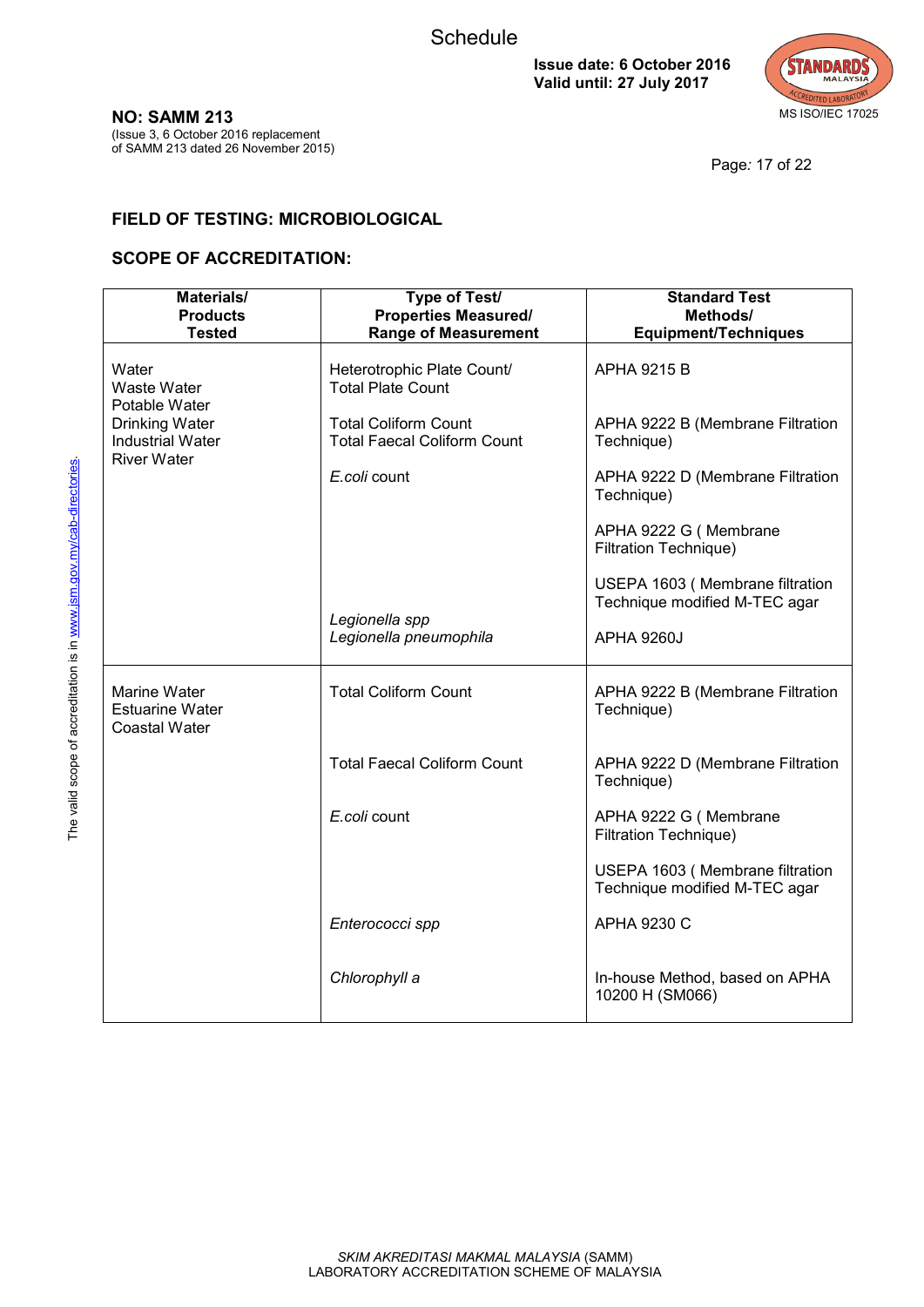

**NO: SAMM 213**

(Issue 3, 6 October 2016 replacement of SAMM 213 dated 26 November 2015)

Page*:* 18 of 22

## **FIELD OF TESTING: MICROBIOLOGICAL**

## **SCOPE OF ACCREDITATION:**

| Materials/<br><b>Products</b><br><b>Tested</b>             | <b>Type of Test/</b><br><b>Properties Measured/</b><br><b>Range of Measurement</b>                                                                                                                                          | <b>Standard Test</b><br>Methods/<br><b>Equipment/Techniques</b>   |
|------------------------------------------------------------|-----------------------------------------------------------------------------------------------------------------------------------------------------------------------------------------------------------------------------|-------------------------------------------------------------------|
| Clean Room Assessment                                      | Total bacterial counts<br>(Sampling and Analysis)                                                                                                                                                                           | <b>NIOSH 0800</b><br>(Tryptic Soy Agar (TSA)                      |
|                                                            | Total fungal counts<br>(Sampling and Analysis)                                                                                                                                                                              | <b>NIOSH 0800</b><br>(Malt Extract Agar (MEA)                     |
| Pharmaceutical<br>Item/Traditional<br>Medicines/Toiletries | <b>Total Aerobic Microbial Count</b><br><b>Total Yeast and Mold Count</b><br><b>Bile Tolerant Gram Negative</b><br><b>Bacteria</b><br>Escherichia coli<br>Staphylococcus aureus<br>Pseudomonas aeruginosa<br>Salmonella spp | BP.<br>(Harmonised Method) 2008<br>(Appendix XVI B A 391 - A 402) |

## **Signatories:**

- **1. Sivanesan Krishnan (Microbiology, Biology)**
- **2. Thamayanthi a/p Rajendran (Microbiology)**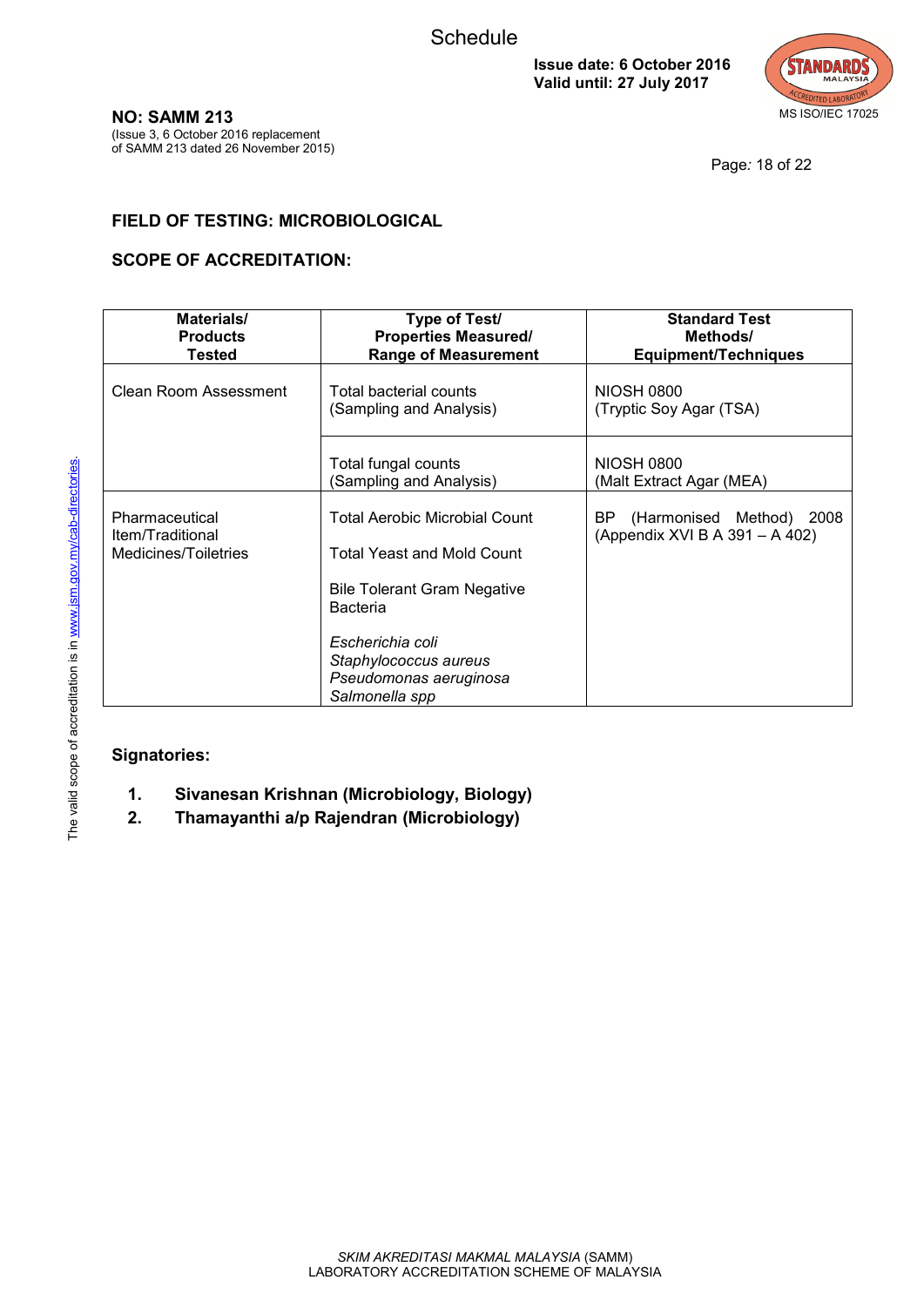

**NO: SAMM 213**

(Issue 3, 6 October 2016 replacement of SAMM 213 dated 26 November 2015)

Page*:* 19 of 22

## **APPENDIX 1 POLYCHLORINATED BIPHENYLS (PCBS)**

- 1. 2-Chlorobiphenyl (2051-60-7)
- 2. 2,3-Dichlorobiphenyl (16605-91-7)
- 3. 2,4,5-Trichlorobiphenyl (15862-07-4)
- 4. 2,2',4,4'-Tetrachlorobiphenyl (2437-79-8)
- 5. 2,2',3',4,6-Pentachlorobiphenyl (60233-25-2)
- 6. 2,2',4,4',5,6'-Hexachlorobiphenyl (60145-22-4)
- 7. 2,2',3,3',4,4',6-Heptachlorobiphenyl (52663-71-5)
- 8. 2,2',3,3',4,5',6,6'-Octachlorobiphenyl (40186-71-8)

#### **APPENDIX2 ORGANOCHLORINE PESTICIDES**

- 1. 4,4'-DDD (72-54-8)
- 2. 4,4'-DDE (72-55-9)
- 3. 4,4'-DDT (50-29-3)
- 4. Aldrin (309-00-2)
- 5. alpha-BHC (319-84-6)
- 6. Beta-BHC (319-85-7)
- 7. Cis-Chlordane (5103-71-9)
- 8. Delta-BHC (319-86-8)
- 9. Dieldrin (60-57-1)
- 10. Endosulfan1 (959-98-8)
- 11. Endosulfan II (33213-65-9)
- 12. Endosulfansulfate (1031-07-8)
- 13. Endrin (72-20-8)
- 14. Endrinaldehyde (7421-93-4)
- 15. Endrinketone (53494-70-5)
- 16. gamma-BHC(Lindane) (58-89-9)
- 17. Heptachlor (76-44-8)
- 18. Heptachlorepoxide (isomer B) (1024-57-3)
- 19. Methoxychlor (72-43-5)
- 20. Trans-Chlordane (5103-74-2)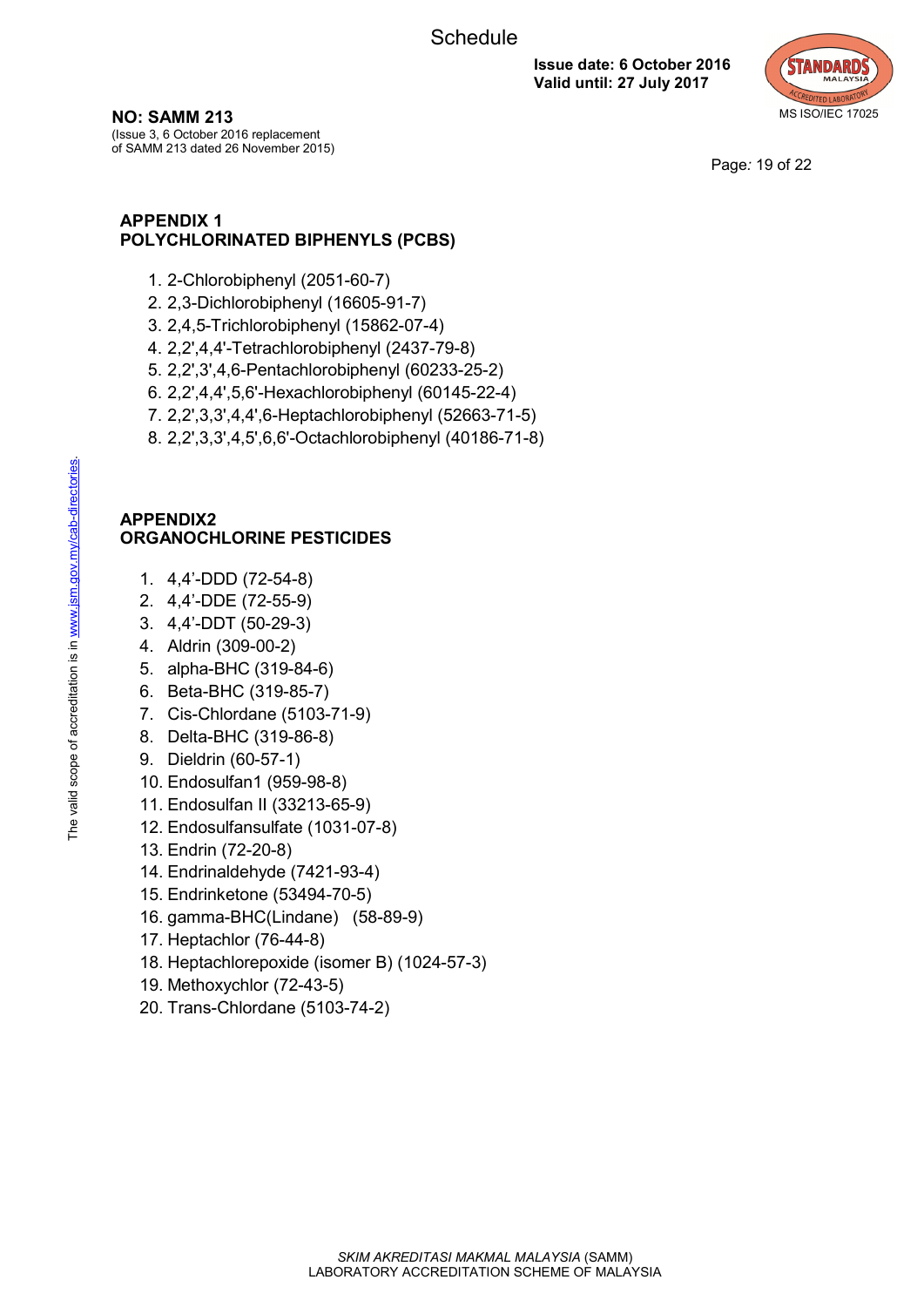

**NO: SAMM 213**

(Issue 3, 6 October 2016 replacement of SAMM 213 dated 26 November 2015)

Page*:* 20 of 22

## **APPENDIX 3 POLYAROMATIC HYDROCARBONS (PAHs)**

- 1. 2,4-Dinitrotoluene (121-14-2)
- 2. Acenaphthylene(208-96-8)
- 3. Benzo(a)pyrene(50-32-8)
- 4. Benzo(b)fluoranthene(205-99-2)
- 5. Benzo(g,h,i)perylene(191-24-2)
- 6. Benzo(k)fluoranthene(207-08-9)
- 7. Benzyl butyl phthalate(85-68-7)
- 8. Bis(2-ethylhexyl)phthalate (117-84-0)
- 9. Diethylphthalate(84-66-2)
- 10. Dimethylphthalate(131-11-3)
- 11. Di-n-butylphthalate(84-74-2)
- 12. Fluoranthene(206-44-0)
- 13. Fluorene(86-73-7)
- 14. Hexachlorobenzene(118-74-1)
- 15. Hexachlorocyclopentadiene(77-47-4)
- 16. Indeno(1,2,3-cd)pyrene (193-39-5)
- 17. Isophorone (CAS 78-59-1)
- 18. Phenanthrene(85-01-8)
- 19. Pyrene(129-00-0)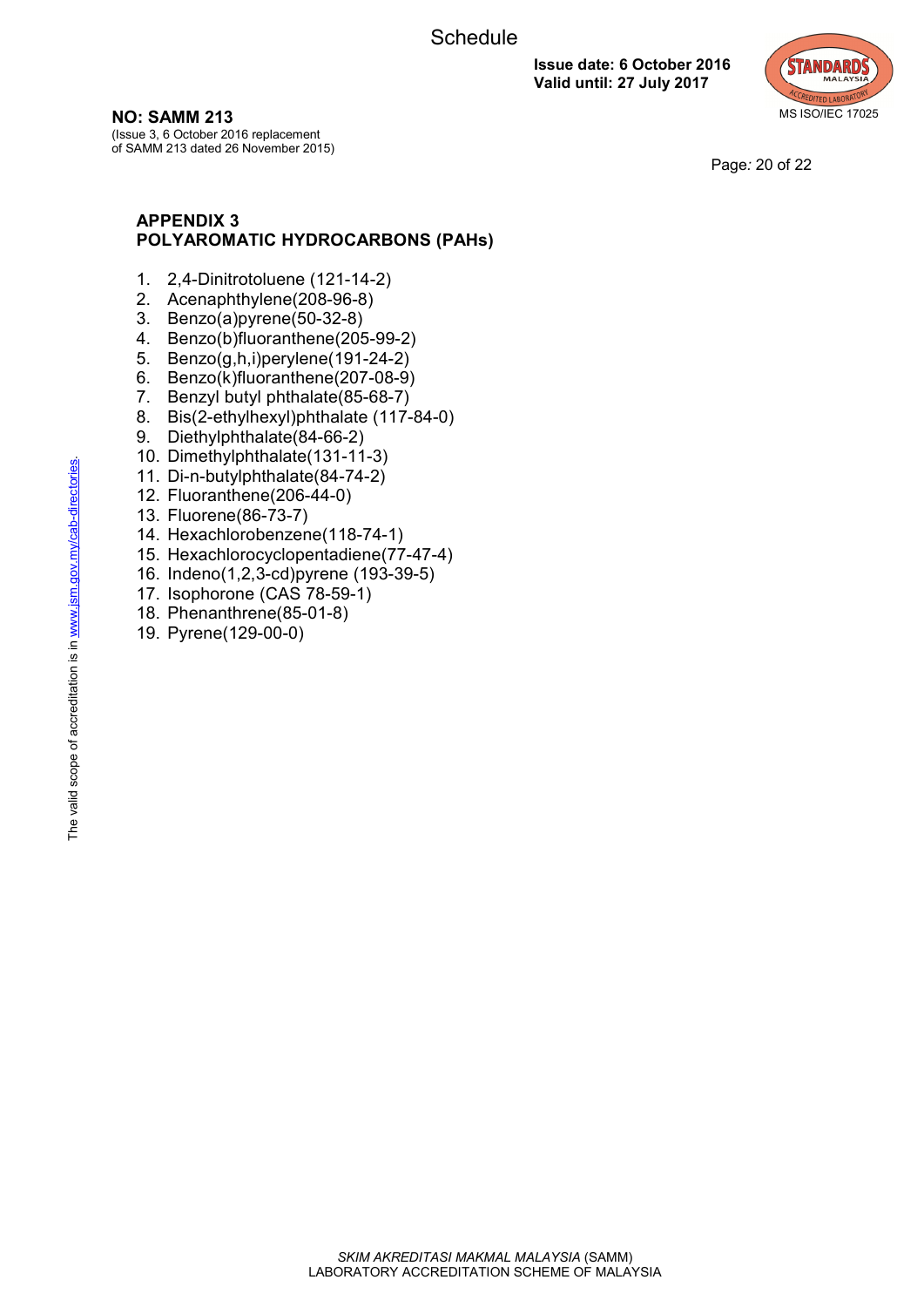

**NO: SAMM 213**

(Issue 3, 6 October 2016 replacement of SAMM 213 dated 26 November 2015)

Page*:* 21 of 22

# **APPENDIX 4 SEMIVOLATILE ORGANIC COMPOUNDS (SVOC)**

- 1. 1,2,4-Trichlorobenzene (120-82-1)
- 2. 1,2-Dicholorobenzene (95-50-1)
- 3. 1,3-Dichlorobenzene (541-73-1)
- 4. 1,4-Dichlorobenzene (106-46-7)
- 5. 2,4,6-Trichlorophenol (88-06-2)
- 6. 2,4-Dichlorophenol (120-83-2)
- 7. 2,4-Dimethylphenol (105-67-9)
- 8. 2,4-Dinitrophenol (51-28-5)
- 9. 2,4-Dinitrotoluene (121-14-2)
- 10. 2,6-Dinitrotoluene (606-20-2)
- 11. 2-Chloronaphtalene (91-58-7)
- 12. 2-Chlorophenol (95-57-8)
- 13. 2-Nitrophenol (88-75-5)
- 14. 4,6-Dinitro-2-methylphenol (Dinitro-o-cresol) (534-52-1)
- 15. 4-Bromophenyl phenyl ether (101-55-3)
- 16. 4-Chloro-3-methylphenol (59-50-7)
- 17. 4-Chlorophenyl phenyl ether (7005-72-3)
- 18. 4-Nitrophenol (100-02-7)
- 19. Acenaphthene (83-32-9)
- 20. Acenaphthylene (208-96-8)
- 21. Anthracene (120-12-7)
- 22. Benz (a) anthracene (56-55-3)
- 23. Benzo (a) pyrene (50-32-8)
- 24. Benzo (b) fluoroanthene (205-99-2)
- 25. Benzo (g,h,i) perylene (191-24-2)
- 26. Benzo(k) fluoroanthene (207-08-9)
- 27. Benzyl butyl phthalate (85-68-7)
- 28. Bis (2-chloroethyl) ether (111-44-4)
- 29. Bis (2-choloroethoxy)methane (111-91-1)
- 30. Bis(2-chloroisopropyl) ether (108-60-1)
- 31. Bis(2-ethylhexyl)phthalate (117-81-7)
- 32. Chrysene (218-01-9)
- 33. Dibenz (a,h) anthracene (53-70-3)
- 34. Diethyl phthalate (84-66-2)
- 35. Dimethyl phthalate (131-11-3)
- 36. Di-n-butyl phthalate (84-74-2)
- 37. Di-n-octyl phthalate (117-84-0)
- 38. Diphenylamine (122-39-4)
- 39. Fluoranthene (206-44-0)
- 40. Fluorene (86-73-7)
- 41. Hexachlorobenzene (118-74-1)
- 42. Hexachlorobutadiene (87-68-3)
- 43. Hexachlorocyclopentadiene (77-47-4)